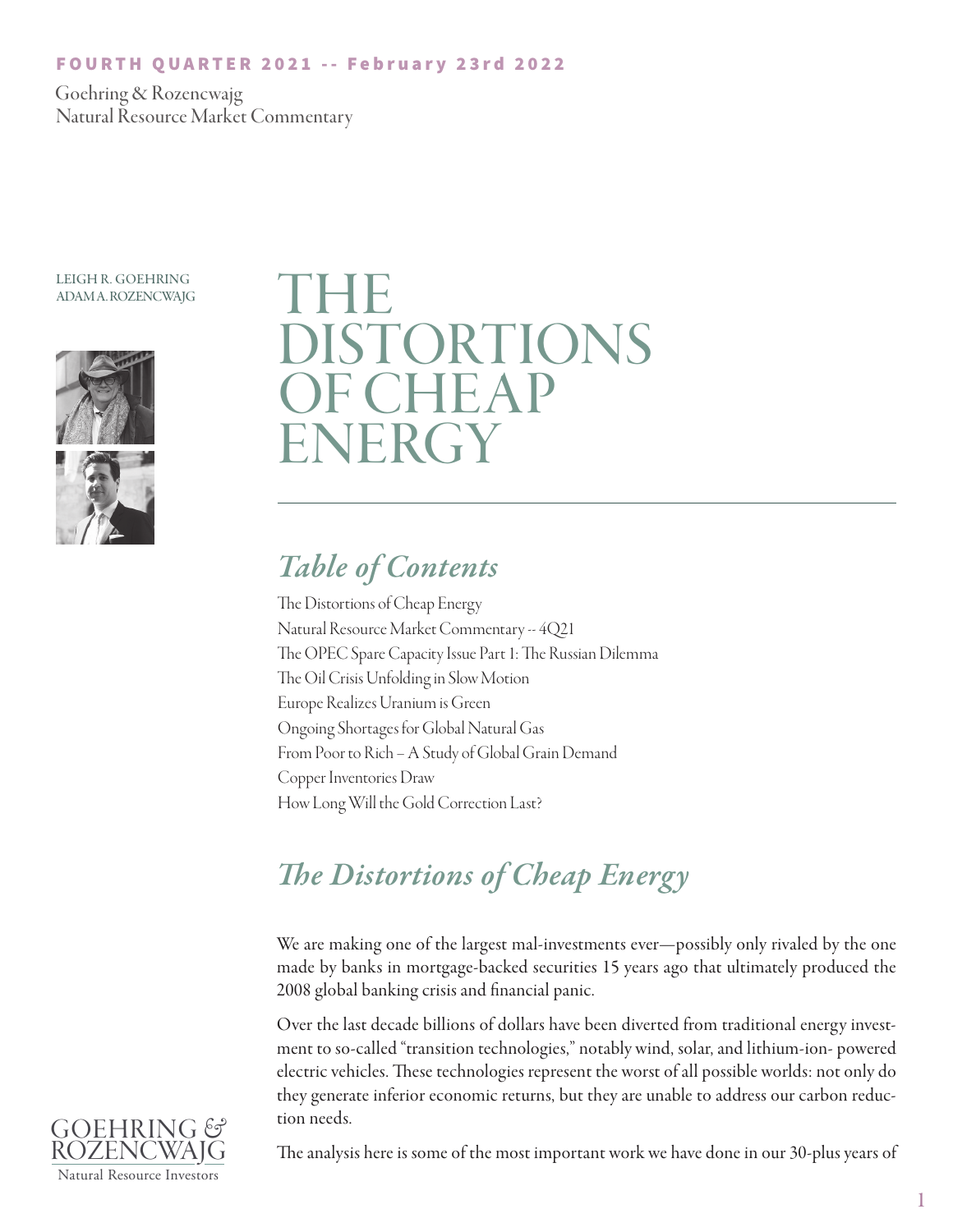energy investing. It builds on several previous letters in which we discussed the energy efficiency of various renewable technologies and how those renewables unfavorably compare to hydrocarbon-produced energy. Please consider what we are about to discuss with an open mind; our conclusions are original, contrarian, and extremely important. as they are likely to result in massive unintended consequences, some of which have already emerged and are painfully obvious. For example, we believe the huge investments made in renewables over the last decade are responsible for the energy crisis that is gripping Europe today. Only a month ago natural gas prices in Europe hit \$50 /mmbtu—or \$300 per barrels in oil terms.

Investment crazes and major bear market bottoms are often caused by a single faulty assumption. In the early 1980s, stocks traded at decades-low valuations because everyone was convinced inflation was an intractable problem. The next four decades proved otherwise. In the late 1990s, stocks reached record high valuations as investors assumed traditional financial analysis was no longer important. Enterprise value per eyeball replaced price to earnings as a common metric. During the global financial crisis, the hyper-financialization of residential real estate was based upon the belief that housing prices could only rise. Once prices fell, the embedded leverage in the system became painfully evident to everyone.

Over the past decade, investments in "green" energy have dramatically surged in popularity. In 2020 alone, \$700 bn was allocated to ESG-friendly investments. We believe that much of that investment is driven by faulty and poorly understood assumptions. Investors incorrectly believe that adoptions of new technologies have been the driving force in lowering the cost of renewable power. But what if we you told you that almost all the drop in renewable energy costs over the last decade came not from advances in technology but from lower energy prices? Just like cheap capital (in the form of low interest rates) leads to malinvestment in the financial world, cheap energy has now led to malinvestment in new technologies that are energy inefficient.

Before we can properly assess the impact of cheap energy on renewable power generating costs over the past decade, we must appreciate the energy crisis currently unfolding. We first wrote about the coming energy crisis in our 2Q2020 letter – a controversial call given oil prices had modestly recovered after having turned negative for the first time in history. However, within a year, the energy crisis was upon us and it's now rapidly intensifying. Energy prices went from the lowest level in human history (oil trading at less than zero) to the highest level in human history (Asian imported LNG and European natural gas prices hitting \$50 per mmbtu or \$300 per oil-equivalent barrel) in a mere 18 months. The relentless energy price advance has forced industrial capacity curtailment in China and Europe, notably in energy intensive sectors like fertilizer production which we discuss in the Agriculture section.

High energy prices and worries over supply insecurity have also shifted the geopolitical focus. For example, Europe is watching Putin amass troops on Ukraine's border, acutely aware of their dependence today on imported Russian natural gas.

How did things change so quickly? While many people point to COVID-related disruptions, the truth is that the current energy crisis has been a decade in the making. For many years, demand has been much stronger than anyone cares to admit. We have long discussed our S-Curve model: once a country reaches a certain level of real per-capita GDP (around \$2,000), energy demand begins to move sharply higher before plateauing once again around \$20,000 per-capita GDP. Prior to this century, approximately 700 mm people were going

**OVER THE PAST DECADE, INVESTMENTS IN "GREEN" ENERGY HAVE DRAMATICALLY SURGED IN POPULARITY. IN 2020 ALONE, \$700 BN WAS ALLOCATED TO ESG-FRIENDLY INVESTMENTS. WE BELIEVE THAT MUCH OF THAT INVESTMENT IS DRIVEN BY FAULTY AND POORLY UNDERSTOOD ASSUMPTIONS.**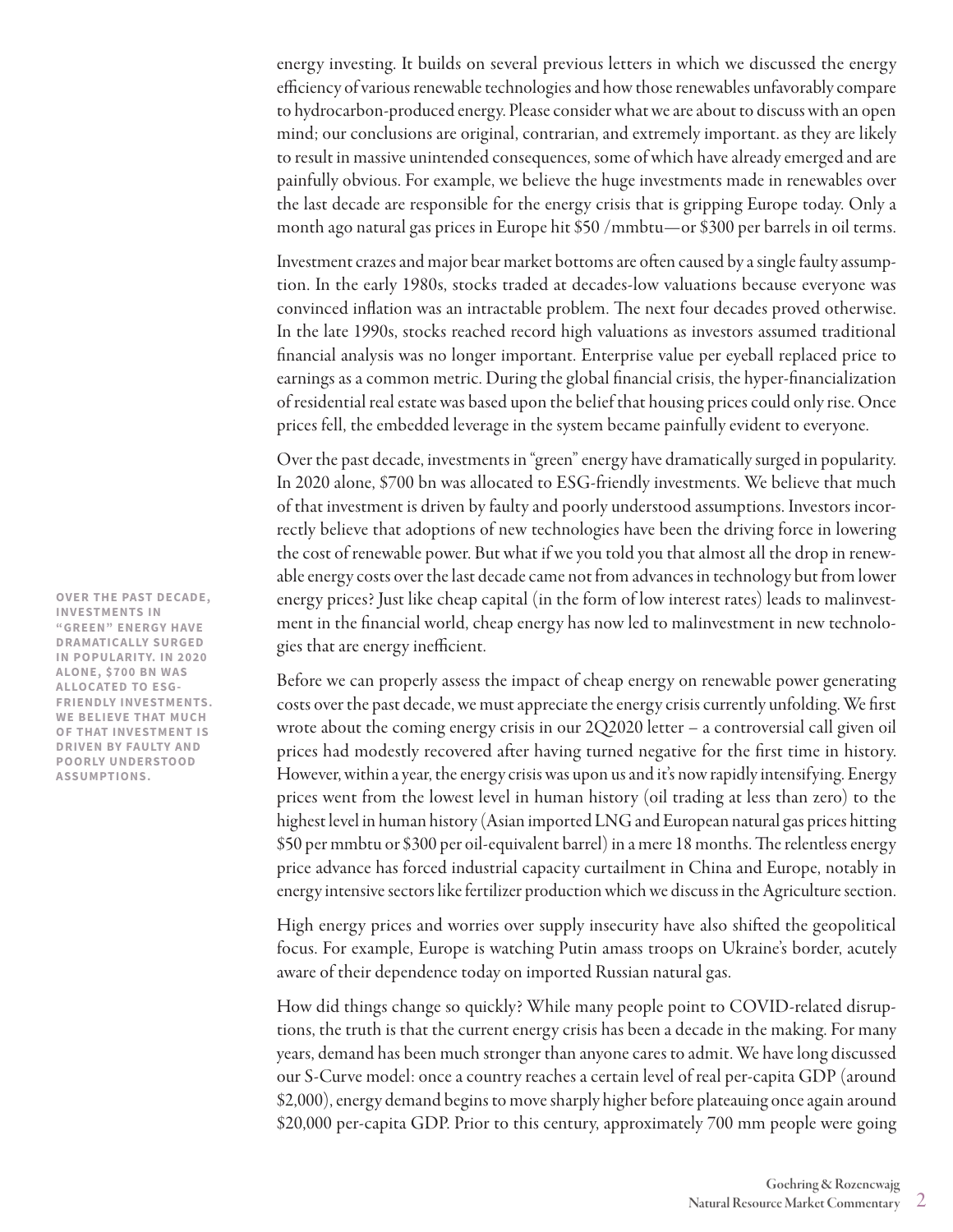through this period of accelerating energy demand at any given moment. In the early 2000s, this number surged and has continued to grow ever since. We now estimate over 4 bn people (50% of the world's population) is in or nearing the middle part of their S-Curve development. This resulted in much higher-than-expected energy demand almost every year since 2003.



FIGURE 1 South Korean S-Curve Oil Demand

At the same time, investors have starved the energy industry of capital. US E&P capital spending peaked in 2014 at \$140 billion and has fallen ever since. Even before COVID-19, E&P companies were spending half the 2014 peak – approximately \$70 bn. During the pandemic, companies slashed spending even more, eventually falling to \$30 bn in 2020 – the lowest reading in decades and 80% below the peak. The average E&P stock between 2014 and 2020 fell by 90%.

Energy is a fundamentally cyclical business, driven in large part by a carefully choreographed capital spending cycle. Tight energy markets cause prices to rally. Companies generate supernormal profits and attract investor capital. The market rewards growth, incentivizing companies to use their new-found capital to drill more wells. Supply begins to grow and eventually exceeds demand. The cycle reverses itself as energy prices fall, corporate profitability collapses, stock prices decline, and capital flees the industry. Over time, depletion takes hold yet again, supply ratchets relentlessly lower, and the cycle repeat itself.

At present, the normal market/investment cycle is being hindered by outside forces that didn't exist previously. The emergence of climate concerns and related ESG has forced capital to flow out of the traditional hydrocarbon based energy and into renewables. .

After the 2020 massive COVID-related demand shock, the market by second half of 2020 slipped into deficit. Over the last 18 months, global oil inventories are at their lowest reading in 20 years. Oil prices have rallied to \$90 (the highest level in eight years) while LNG reached \$50 per mmbtu (an all-time high) and both oil and gas markets are backwardated (when future prices are below spot prices) signifying significant physical tightness. . Energy stocks rallied sharply and were the best performing sector of the market last year.

The market has clearly signaled the need for more investment in upstream production. However, capital spending budgets during this cycle have hardly budged. We estimate the

Source: BP Statistical Review, World Bank.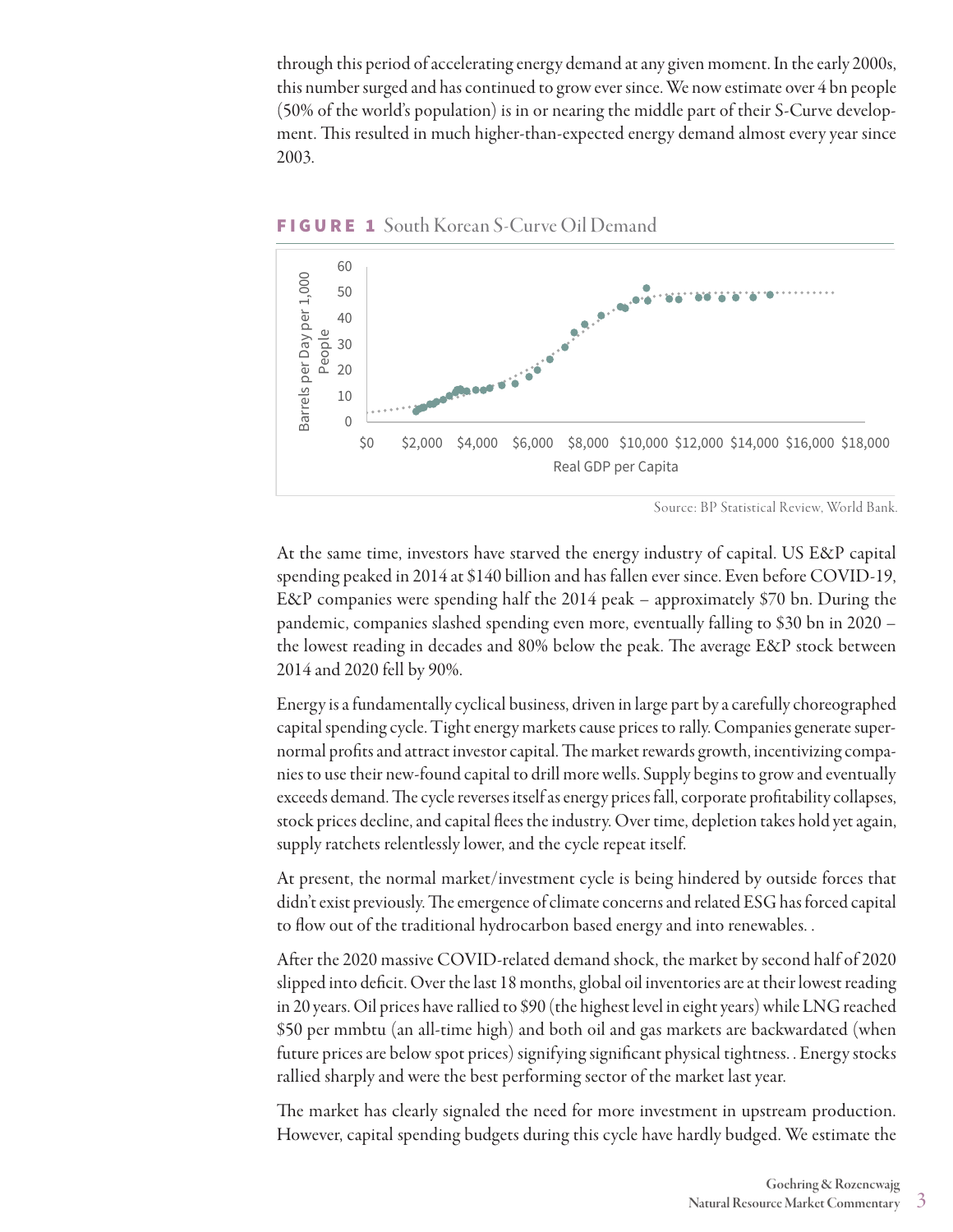US E&P companies will only spend \$45 bn in 2022 – up from the COVID low of \$30 but far below even 2019's depressed level. The last time oil averaged \$90 was 2014, a year in which E&P capital spending totaled \$140 bn – nearly four times higher than we expect this year.

The market needs more supply, but the normal clearing mechanism is being blocked by ESG pressures. Engine No. 1 secured three Exxon board seats in May 2021, despite owning a mere 0.02% of the shares outstanding. The fund waged a public campaign urging Exxon to slash upstream capital investment. Fearing similar shareholder activism, most energy companies have diverted spending away from production and focused instead either on returning capital to shareholders or on funding renewable projects.

These activist investors believe traditional energy will soon be eclipsed by renewables, both in terms of economic returns and carbon emissions. They talk relentlessly about renewable power's declining costs and how someday renewables will compete with hydrocarbons in energy efficiency. They argue that this time really is different because of electric vehicles and that oil demand, after 160 years of relentless advances, will decline. They warn about the risk of hydrocarbon assets being "stranded as demand falters and investments made in long lived hydrocarbon asset such as oil sands will never be recovered. These activists argue that energy companies must stop spending on their upstream immediately or risk impairing their capital and instead must spend on renewable energy investments that will ultimately yield higher returns. They believe they are acting rationally in the face of changing technology, but what they really are doing is preventing the carefully choreographed energy capital spending cycle from taking place.

We firmly believe their analysis is seriously flawed and that 2022 will be the year that the flaws are exposed.

Let us explain Energy Return on Energy Invested (EROEI), an obscure but very important term, , that we expect to become one of the important buzzwords of the decade. EROEI measures how much energy is required to generate a useable unit of power. For example, for every unit of energy "invested" in the natural gas eco-system (to drill the well, process and transport the gas, build a CCGT power plant, and generate electricity), 30 units of usable power are released in the form of electricity. Natural gas power generation is said to have one of the best EROEIs at 30:1.

For most of human history, our energy systems were remarkably static. Most energy came from food and animal feed while wood (used for heat and as a building material) provided the balance. Energy historians estimate this mix of biomasses resulted in an EROEI of 5:1 – for each unit of energy in, you generated five units of energy out.

In AD 1, we estimate energy production averaged 17 gigajoules (GJ) per person annually. Assuming an EROEI of 5:1, 3 GJ were needed to supply this energy. Human food intake consumed 4 GJ of this energy, while other necessities like shelter and feeding your work animals consumed 10 GJ annually. Therefore, nearly all the 17 GJ of this energy produced per person was needed for daily sustenance. Less than 1 GJ in surplus energy was left after taking care of these needs.

Growth was impossible in such a system. Global population grew at a mere 0.02% per annum between AD 1 and 1650, not even doubling over the course of sixteen centuries. Total energy produced over that period went from 17 GJ per person to only 20 GJ or 0.04% per annum.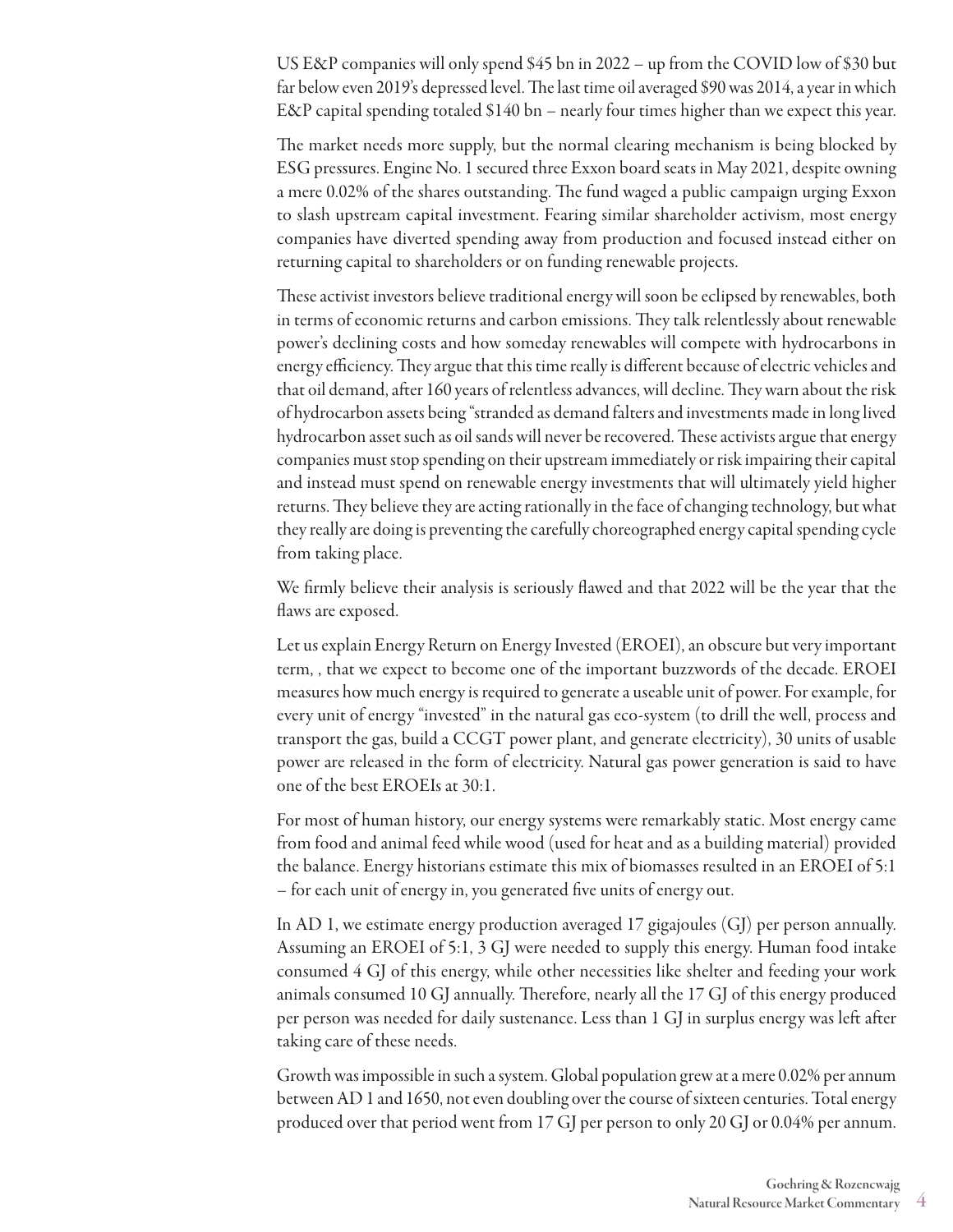In the seventeenth century, the forests around London had been entirely cut. The amount of energy required to bring wood in from further afield required more energy than it was worth and so the population was forced to consider alternatives. Coal was abundant and turned out to be a very effective source of energy when burned. We estimate early coal-based steam power had an EROEI of 10:1, twice as productive as the biomass that had been used for thousands of years. To meet the 20 GJ of annual demand went from requiring 4 GJ of energy to less than 2 GJ. Human food needs were unchanged at 4 GJ and other necessities remained 10 GJ. Therefore, the surplus energy quadrupled from less than 1 GJ per year (unchanged for thousands of years) to 4 GJ per year.

The shift from biomass to coal and the resulting increase in surplus energy drove rapid growth. After having taken 1600 years to double, both population and total energy demand quadrupled over the next 250 years – a twenty-fold acceleration.

The next major advancement took place in 1900 with the widespread adoption of hydrocarbons. Both oil and natural gas enjoy extremely high EROEI of 30:1. Therefore, to generate per capita of energy demand 25 GJ took less than 1 GJ. Human food needs and other necessities remained unchanged at 4 GJ and 10 GJ respectively, leaving a 10 GJ surplus. Once again, growth accelerated dramatically, with energy production and demand surging 13-fold in only 120 years and population going from two billion to eight billion people. By 2019, global per capita energy production and demand averaged 75 GJ – three times greater than in 1900. It took 1650 years to go from 17 GJ to 20 GJ of energy supply, 250 years to go from 20 GJ to 25 GJ, and only 120 years to go from 25 GJ to 75 GJ. In the developed world, the acceleration has been even more dramatic. By 2019, OECD energy consumed was 175 GJ – seven times greater than in 1900.

This increase in economic growth was entirely driven by improving EROEI. The modern world we enjoy today is the direct result of efficient and abundant sources of energy. At the same time, increased carbon emissions have led to a huge movement to switch away from fossil fuels in favor of wind and solar. Unfortunately, the EROEI of both wind and solar are approximately 3.5:1 (after adjusting for intermittency and redundancy), in other words very close to the biomass-based energy system that existed for most of human history. We hope it is now clear why such a low-EROEI system would be incredibly painful to adopt. Surplus energy would be immediately slashed by 40% and, given its complete disappearance, economic growth would grind to a halt—we would re-enter the world that existed between AD1 to AD 1650.

#### Energy used for... **Starting Energy** Other Economic **Demand Basics** Growth **EROEI Energy** Food **Surplus** 15 5 4 10 56  $~100$ 75 25 3 4 10  $-39$ 0.04% 400%  $-170%$  $-80%$  $-99%$

#### FIGURE 2 Energy Return on Energy Invested

Source: G&R Models.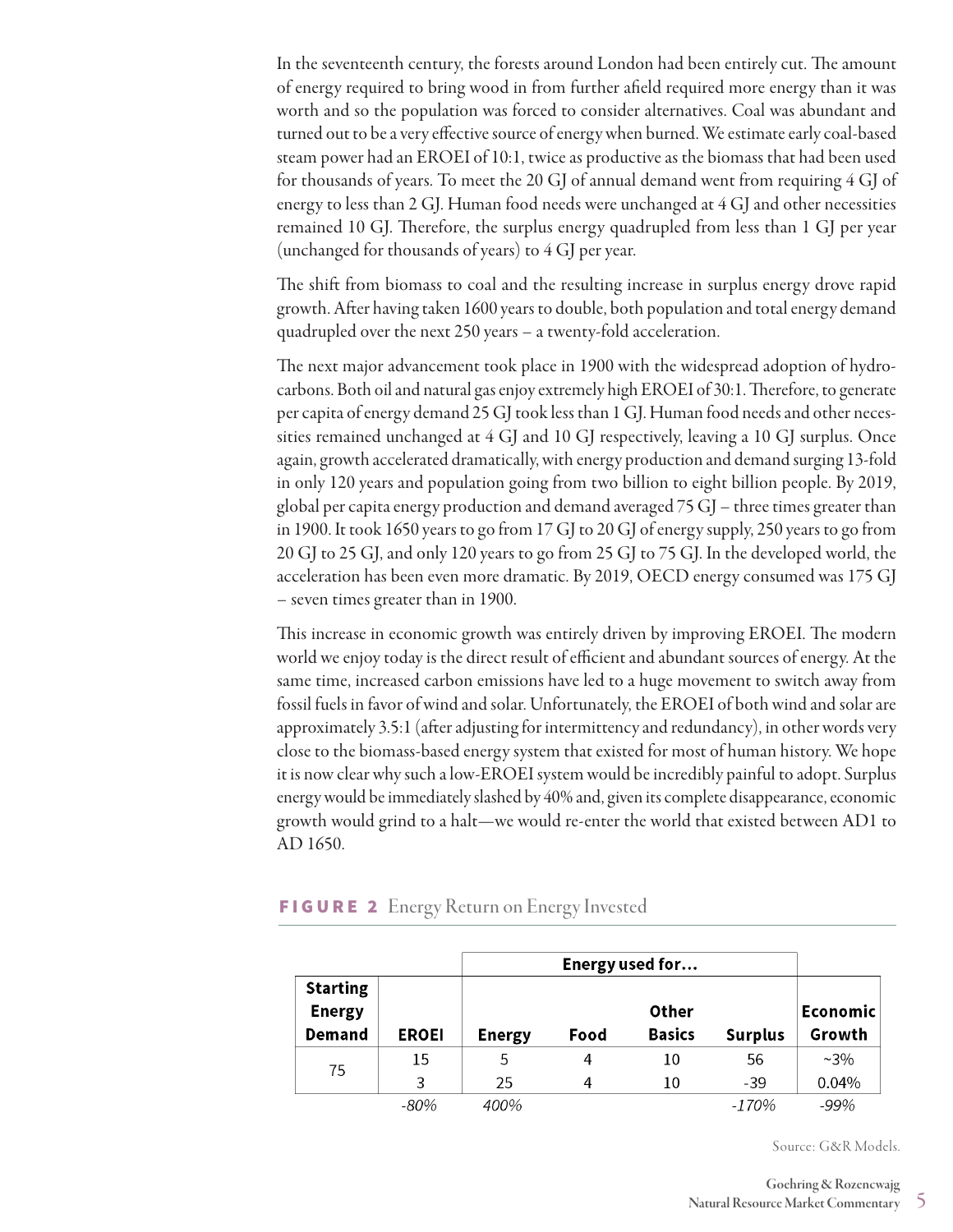To understand why renewable energy has such a poor EROEI, consider the materials needed for a 1.5 MW windmill. The foundation alone requires 40 tonnes of steel and 600 tonnes of concrete. The tower requires another 150 tonnes of steel while the generator requires 9 tonnes of copper, the nacelle requires 45 tonnes of steel, and the rotors require 15 tonnes of carbon fiber. Since wind power is intermittent, a 1.5 MW windmill is expected to operate at a load factor of only 30%. That means a 1.5 MW windmill will produce 4 GWH of power per year over its 20-year assumed life. If we converted the electricity into barrels of oil equivalent (adjusting for the difference between electric and thermal energy), this 1.5 MW windmill would be equivalent to an oil well that ultimately recovered a mere 116,000 barrels – approximately 10% as much as the best Permian wells drilled today. In other words, it would take 10 windmills – each 100 m tall -- to replace the energy produced in a single Permian oil well.

Making matters worse, neither wind nor solar energy generate power when the wind isn't blowing or the sun isn't shining. In order to smooth the variability, additional capacity must be built (for small regional variance) and battery back-up must be installed (for longer duration buffering between day and night). Both of these solutions are incredibly energy intensive and dramatically reduce the EROEI even further.

Much of Europe's energy crisis today is related to their massive renewable investment, all of which sports an extremely low EROEI. The questions we get asked the most are: "how could renewables possibly have such poor EROEI without anyone realizing it, and how could so much renewable investment be made with so little recognition of the problem? Also, what underlying condition changed to expose this problem?

Our modeling suggests that declining (and cheap) energy prices have distorted and partially hidden the true costs of wind and solar over the last decade. Now that energy costs have surged, the true cost of installing and operating renewables are obvious. The relationship between energy input costs and the cost to produce renewable electricity is based upon our propriety research., We have not seen this argument laid out anywhere before, but the more we study the issues the more we're convinced we are correct.

The past decade has seen a material acceleration in renewable adoption. At the same time, from 2010 to 2020, every form of primary energy (oil, natural gas, coal, uranium) fell by nearly 90% from peak to trough. We have gone back for 150 years and cannot find a similar ten-year drop. According to Sydney and Homer, the 2010s also witnessed the lowest interest rates in at least 4,000 years. The 2010s were characterized by cheap, abundant energy and cheap, abundant capital.

Amazingly, no one has connected declining energy costs and cheap capital with the proliferation over the last decade of energy-hungry, capital-intensive projects such as wind, solar, and lithium-ion battery manufacturing. We think the two are fundamentally linked. What will happen when energy prices normalize and interest rates rise—as is happening right now? The impact will be far more consequential than anyone realizes.

Over the past decade, the levelized cost of electricity (LCOE) for solar has fallen by 80% from 40 cents per kwh in 2010 to 7 cents in 2019. Wind costs have fallen by 40% from 9 cents per kwh to 5 cents. Most investors believe this is due to the learning curve, whereby costs fall as cumulative installed capacity increases and technologies improve.

**MUCH OF EUROPE'S ENERGY CRISIS TODAY IS RELATED TO THEIR MASSIVE RENEWABLE INVESTMENT, ALL OF WHICH SPORTS AN EXTREMELY LOW EROEI.**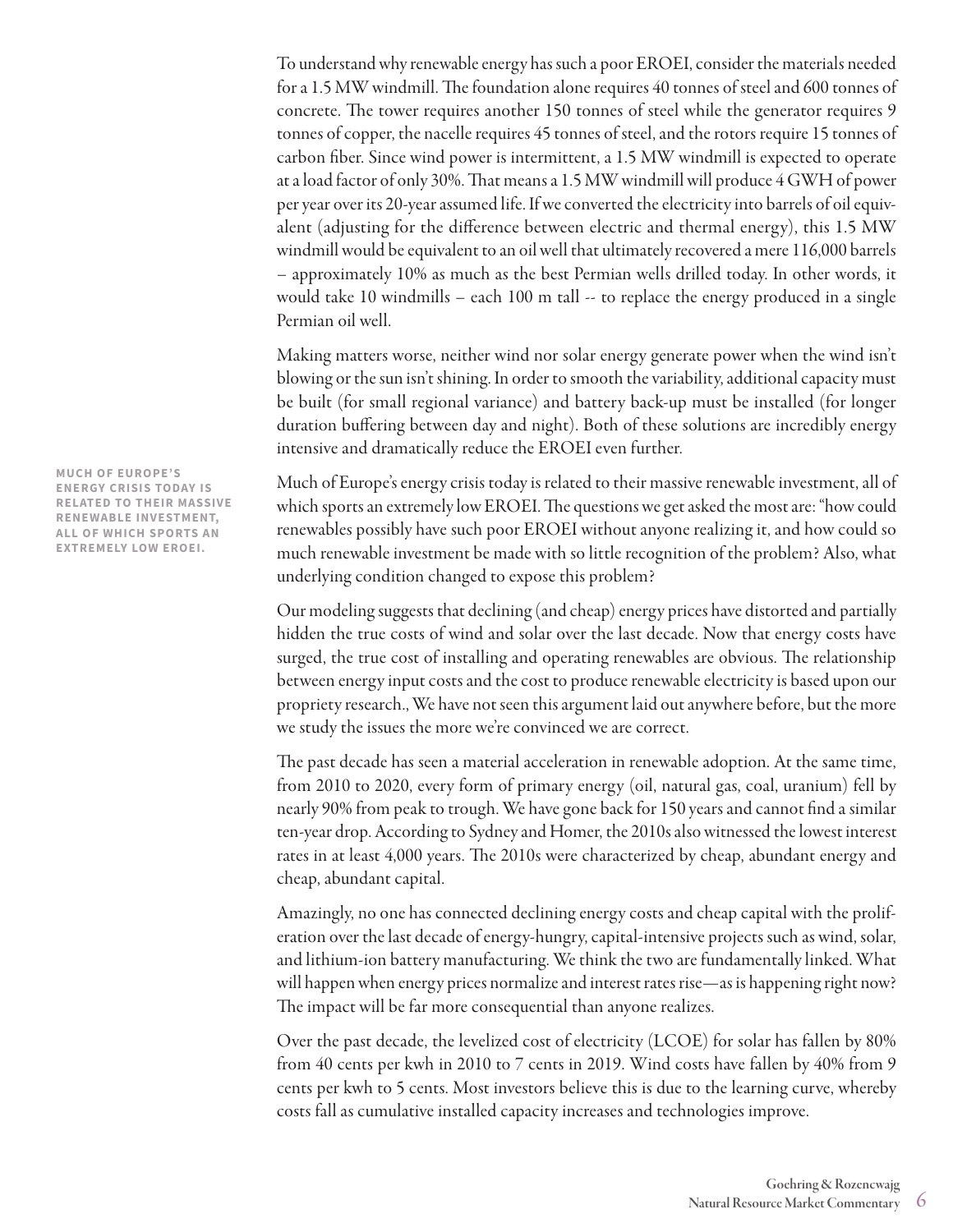#### **FIGURE 3** Solar and Wind Learning Curves



Source: IRENA.

As you can see, costs have steadily fallen as more wind and solar capacity has been deployed. Policy makers have used this data to advocate for renewable energy subsides, arguing that subsidizing early investment in renewable will pay off as costs eventually fall to levels where renewables can compete with natural gas and coal. Unfortunately, the learning curve argument is not nearly as compelling after adjusting for the impacts of lower energy prices and interest rates.

For example, we calculate that half of the 33 cent drop in solar LCOE between 2010 and 2020 was the direct result of lower energy input and capital costs. Our models suggest it takes 100 GJ of thermal-equivalent energy to manufacture and install 1,000 W of solar capacity. Between 2010 and 2020, energy prices fell from approximately \$14 per GJ (\$80 per oil-equivalent barrel) to \$2.80 per GJ (\$20 per oil-equivalent barrel). The total direct cost of energy fell by over \$1,000 per installed kw---from \$1,400 to less than \$300, representing more than 10 cents of the 33-cent total LCOE drop. The assumed cost of capital fell by one-third from 7.5% to 5.0%, resulting in another 5 cent drop. Furthermore, the commonly chosen 2010 starting point for solar is misleading, as it incorporates artificially high starting polysilicon prices due to a short-term supply chain shortage. We estimate this likely accounts for another 5-10 cents in LCOE reduction over the past decade. Therefore, 20-25 cents of the 33 cent total reduction in solar costs are directly attributable to lower energy prices, lower costs of capital, and one-time distortions in the polysilicon markets. Between 60-75% of the cost saving attributed to the so-called learning curve can be explained away by these three factors.

Wind power tells a similar story. Between 2010 and 2020, the LCOE fell by 9 cents to 4.5 cents per kwh. We estimate that lower energy costs and capital costs represented 50%-70% of the cost savings. We suspect our analysis could be too conservative.

It is no coincidence that the proliferation of renewable energy occurred during a decade of abundant cheap energy and abundant cheap capital. As both resources become scarcer and more expensive, the inherent limitation of renewable energy (i.e., its significantly worse EROEI) will come to the fore. Our view is extremely out-of-consensus. In fact, most investors believe low energy prices have severely discouraged the adoption of renewable energy. When we ask what impact rising energy prices will have on renewables, the vast majority argue that higher energy prices will help renewables by making them more cost competi-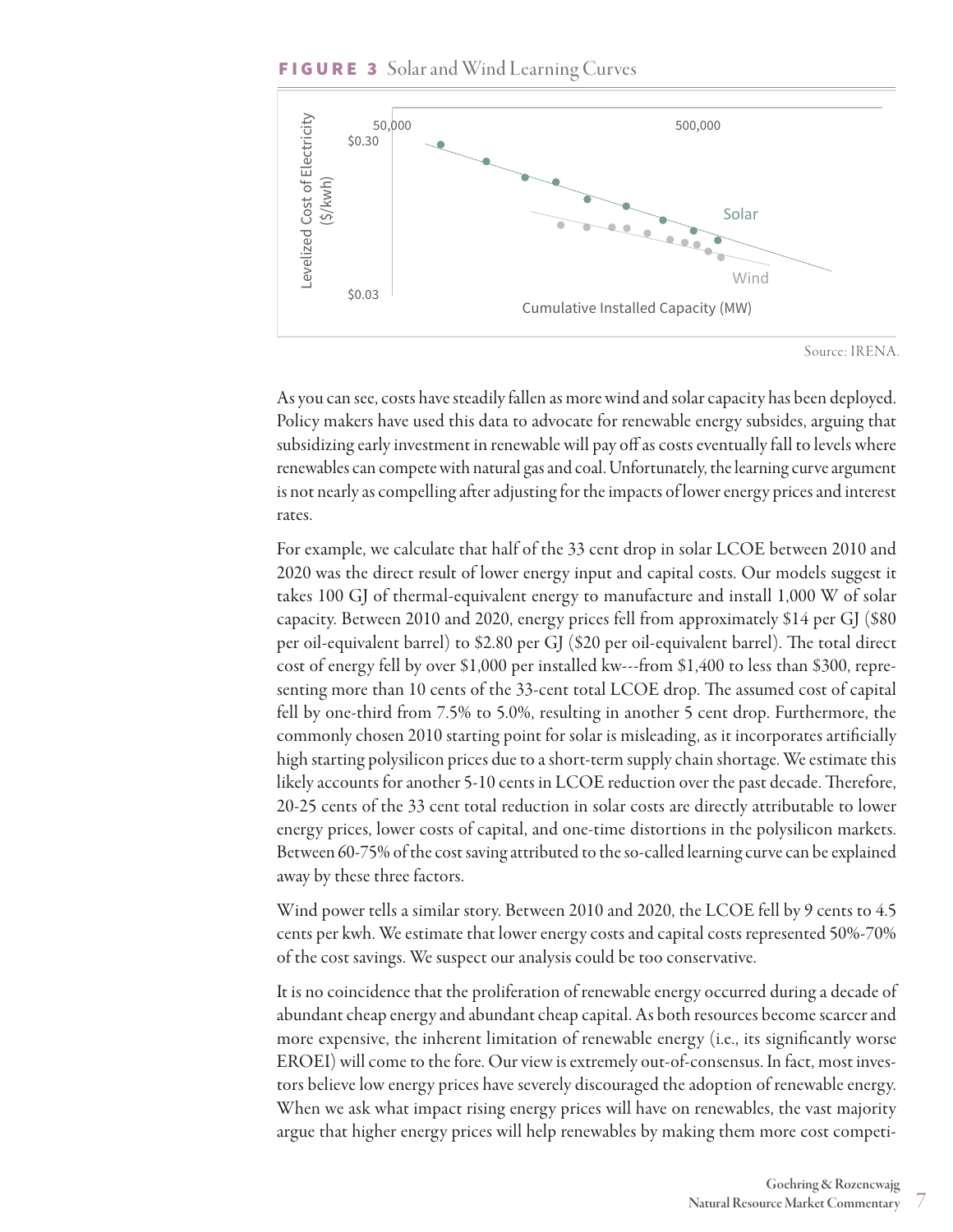



Source: NREL, Weissbach, IRENA, G&R Models.

tive. Most investors are under the impression that much higher energy prices will push renewables "into the money"--- that is renewables will become competitive for the first time versus higher priced hydrocarbons. This completely ignores the fact that energy itself makes up the single largest cost component for both wind and solar. Instead of making renewable energy more cost competitive, higher energy prices will simply drive up the costs. Renewables today remain "out of the money" and higher energy prices will never be able to push renewables "into the money."

Proving just how energy sensitive renewable components are, coal prices surged by 100%, and Chinese polysilicon prices (the main component of solar modules) jumped 300% in Q4of 2021. Also, Bloomberg New Energy Finance (BNEF) recently published their 2022 lithium-ion battery projections and indicated that prices would likely rise for the first time in a decade – something nobody thought possible only a few months ago. We disagree. with BNEF's argument that the rising price is likely transitory owing to supply chain disruptions. Lithium-ion battery manufacturing is extremely energy intensive and it's our belief that higher energy prices likely drove the cost increase. (Back in 2018 we argued that lithium-ion battery costs would likely plateau after a decade of steady declines – please click here to read more.)

If our models are correct and both energy prices and capital costs rise going forward, the impact on renewable energy will be dramatic. We calculate that solar costs could easily rise from 7 cents to 20 cents per kwh while wind costs could rise from 4.5 cents to 6.0 cents per kwh. In both cases, nearly a decade of cost savings would be wiped out.

EROEI is not some abstract academic concept; it has huge impacts on a country's economy and its ability to grow. Germany, after the Fukushima nuclear accident, decided to close all of its nuclear power plants. Nuclear power plants have the highest EROEI of any energy source (100 : 1) and nuclear power supplied almost 25% of Germany's electricity. Much of the nuclear generated power was replace with renewables with EROEI's of only 3 : 1. To any observer, there should be no mystery about why German electricity prices have surged by over four-fold in the last two years and why Germany is at the center of Europe's energy crisis—it's what happens when you replace an energy source with incredibly high efficiency with an energy source embedded with low efficiency.

To maintain our standard of surplus and allow for growth, we must adopt an energy system

**IF OUR MODELS ARE CORRECT AND BOTH ENERGY PRICES AND CAPITAL COSTS RISE GOING FORWARD, THE IMPACT ON RENEWABLE ENERGY WILL BE DRAMATIC.**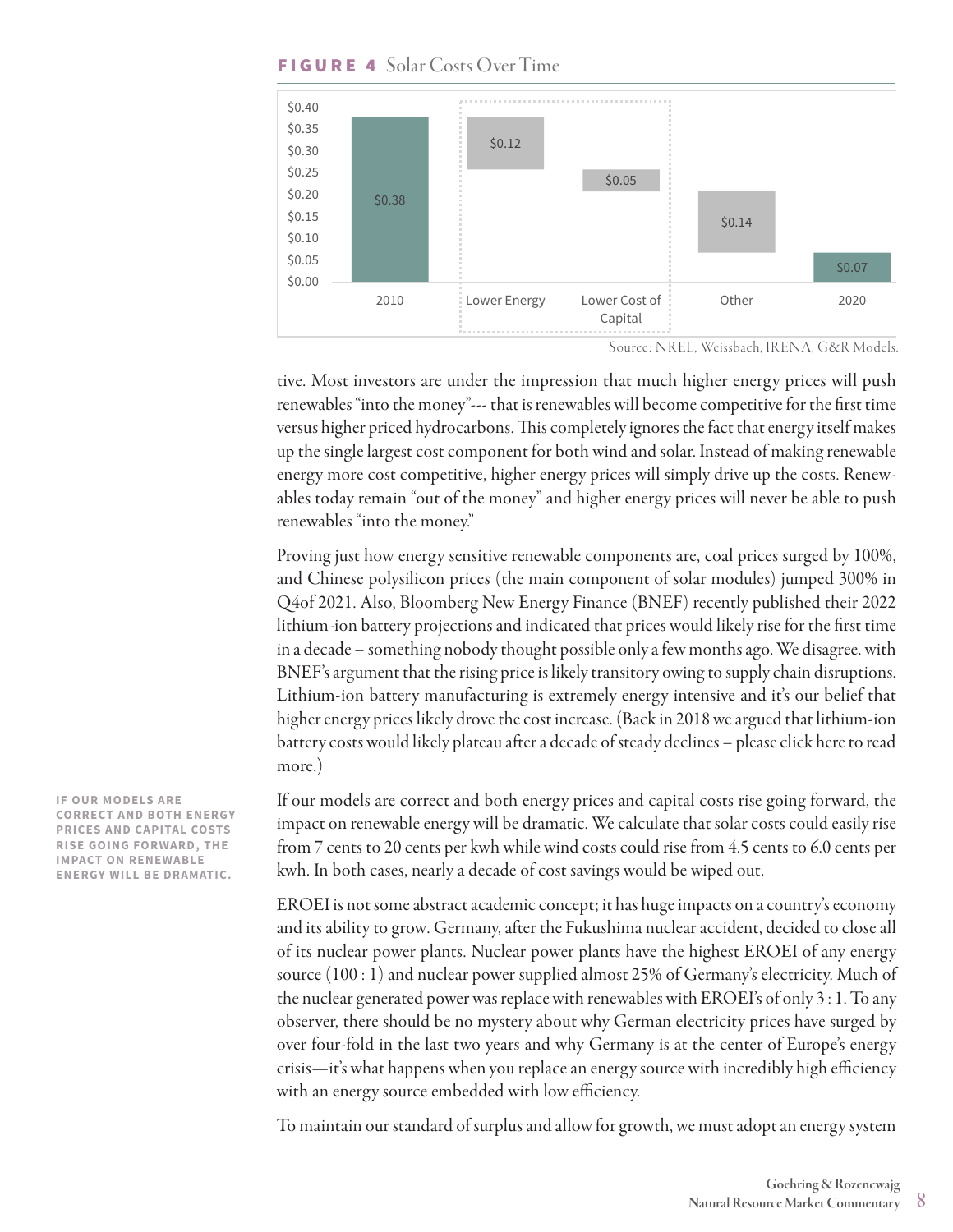with a superior EROEI. Nuclear energy enjoys an EROEI of 100:1, three times better than hydrocarbons and 30 times better than renewables. Moreover, it has extremely low carbon intensity. A widespread move towards nuclear power could be as valuable to humanity as moving from biomass to coal was in the sixteenth century. The uranium section discusses the rapidly changing attitude, especially in Europe, of the advantages of nuclear power.

Renewables promise much, but because of the terrible energy efficiency, they will never be able to accomplish their goals of suppling cheap, abundant, and carbon-free power to a world that still wishes to grow.

# *Natural Resource Market Commen- tary -- 4thQuarter 2021*

Global commodity markets reacted in mixed fashion to the new Omicron COVID -19 variant which took the world by surprise in Q4, again threatening disruptions to the global economy.

Oil prices rose slightly during Q4. US WTI prices were flat; Brent prices rose 2%. For the year, oil prices rose 55%. We believe oil prices are about to move significantly higher as we progress through 2022. As was the case with natural gas, the crisis emerging in oil will come of nowhere and catch everyone by surprise. This letter's oil section goes into detail on how underlying fundamentals are pushing the global oil markets into crisis. This includes the first installment of our research on the spare-capacity issue that is now sparking debate among global oil analysts. A significant number of OPEC+ countries are already demonstrating they cannot produce their quotas, let alone their full stated pumping capability. We start by discussing how Russia's potential supply growth (or lack thereof ) will impact OPEC+ behavior this decade.

North American natural gas prices pulled back 35% to finish the year at \$3.75, as December's weather was significantly warmer than normal. International natural gas prices went for a wild ride in Q4. After starting the quarter at \$26 per mmbtu, European natural gas prices proceeded to spike to over \$50 per mmbtu (or \$300 per barrel in oil equivalent terms) in response to a cold start to winter and continued constrictions in Russian gas supply. After reaching a peak only days before Christmas, prices collapsed after Russia promised more gas deliveries and weather forecasts predicted warmer than normal temperatures for Europe's remaining winter. European natural gas prices finished Q4 at \$20 per mmbtu, down 30% from the quarter's start; however for the year natural gas prices in Europe soared over 300%, making it the best performing commodity market in 2021. Asian gas prices followed European prices, soaring to over \$50 per mmbtu in December, before collapsing at year end and ending at \$33 per mmbtu-or just shy of \$200 per barrel when expressed in oil terms. US gas prices have now pulled back as well because of the 10% warmer-than-normal start to winter, resulting in swings to US natural gas inventories from a 5% deficit on October 1st to a 5% surplus at year end. Natural gas analysts have also been concerned about a recent uptick in US natural gas production, but we believe this will be mostly short lived, driven by one-time DUC (drilled but uncompleted wells) liquidation. Also, demand for US natural gas will get another boost from expansions to both Mexican pipeline, and LNG export capacity. We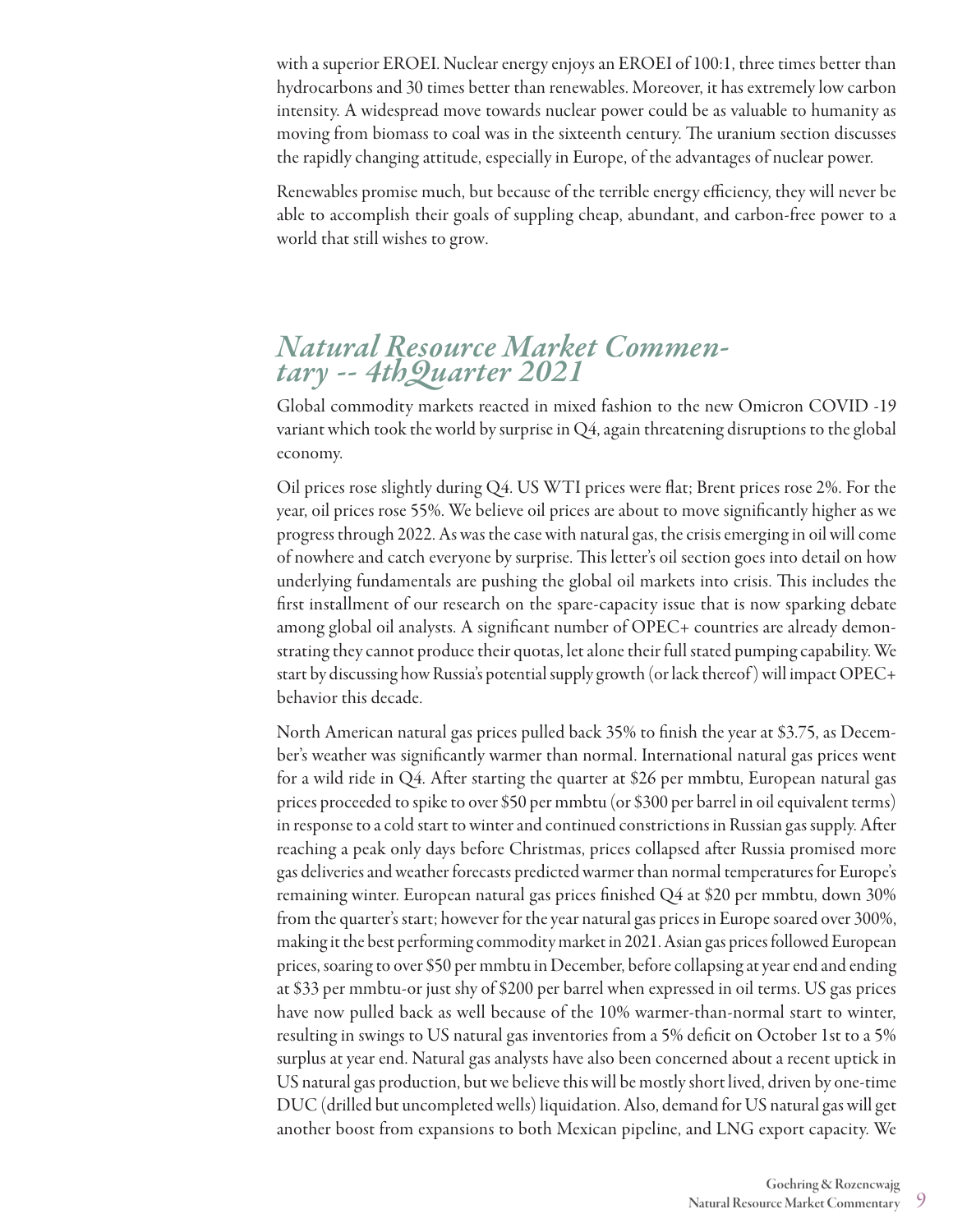remain extremely bullish towards natural gas and believe that the weakness in today's gas price and related natural gas equities have given investors another opportunity to add to their positions.

After surging in Q3, global coal prices treaded water in Q4. Powder River Basin coal prices were the exception—they surged by over 125%. Responding to last fall's big run-up in natural gas prices, utilities switched from burning natural gas to much cheaper PRB coal, causing PRB price to surge. . For those with an interest in the coal space, we wish to highlight the cheapness of coal related equities; however, as we discussed in our last letter, we continue to watch global coal market from the sidelines.

Precious metals markets showed some firmness in Q4. Gold and silver prices rose 4% and 6%, respectively; platinum and palladium prices were flat. Gold stocks as measured by the GDX ETF advanced 11%; silver equities, as measured by the SIL ETF, advanced 6%. On the whole, 2021 was a down year for all precious metals and their related equities. Gold prices fell over 3%, silver prices fell 12%, and gold and silver equities fell 10% and 18%, respectively. We do not believe the period of price consolidation for precious metals has run its course yet; however, there are a number of underlying demand trends suggesting that the period of price consolidation is approaching an end. Also, we can't help but notice the extreme-low valuations now being sported by most precious metal equities. The precious metals section of this letter discusses the return of central bank demand and the measurable slowdown in the liquidations of physical gold and silver investments by western investors. For anyone with long-term investment horizons, we continue to recommend significant investment exposure to both physical gold and silver, as well as their related equities, as we remain highly confident that another massive bull market awaits. For those with short-term performance constraints, we believe it still pays to sit on the side-lines.

Base metals had upside biases during Q4 as well. Zinc and nickel prices advanced over 15%, aluminum, after surging in Q3 pulled back 2%, and copper, which remains our most favored base metal, advanced 9%. Base metals related equities, as measured by the XBM Base Metals ETF, which mirrors the S&P global base metals stock index, rose 14%. Copper equities, as measured by COPX copper stock ETF, rose 9%. We just returned from Riyadh where we attended the first "Future Minerals Forum" hosted by the Saudi Arabian government. The Saudis have now opened up their mining industry for the first time ever to foreign companies and the conference was centered on the tremendous mining opportunities in the Saudi Kingdom. The conference also included a number of presentations that discussed the huge global imbalances now emerging in various metals markets. Many presentations discussed how surging demand is now colliding against a mine supply that refuses to grow, a subject we have discussed at length in these letters. Three years ago, few market participants—either investors or mining executives-- fully grasped the strength and persistence of these trends especially in copper. Now, they are being forced to. The CEO of one of the world largest gold producers admitted at the conference that if he could do the last 10 years all over again, he would have turned his company into a copper company. We remain bullish on copper and recommend investors maintain significant exposure to copper focused equity investments. The copper section of this letter explains the current fundamentals.

Uranium prices were flat during the quarter and large cap uranium producers such as Cameco and Kazatomprom pulled back slightly after their big price runs in Q3. The short-term supply demand trends in global uranium continue positive and we are firm believers that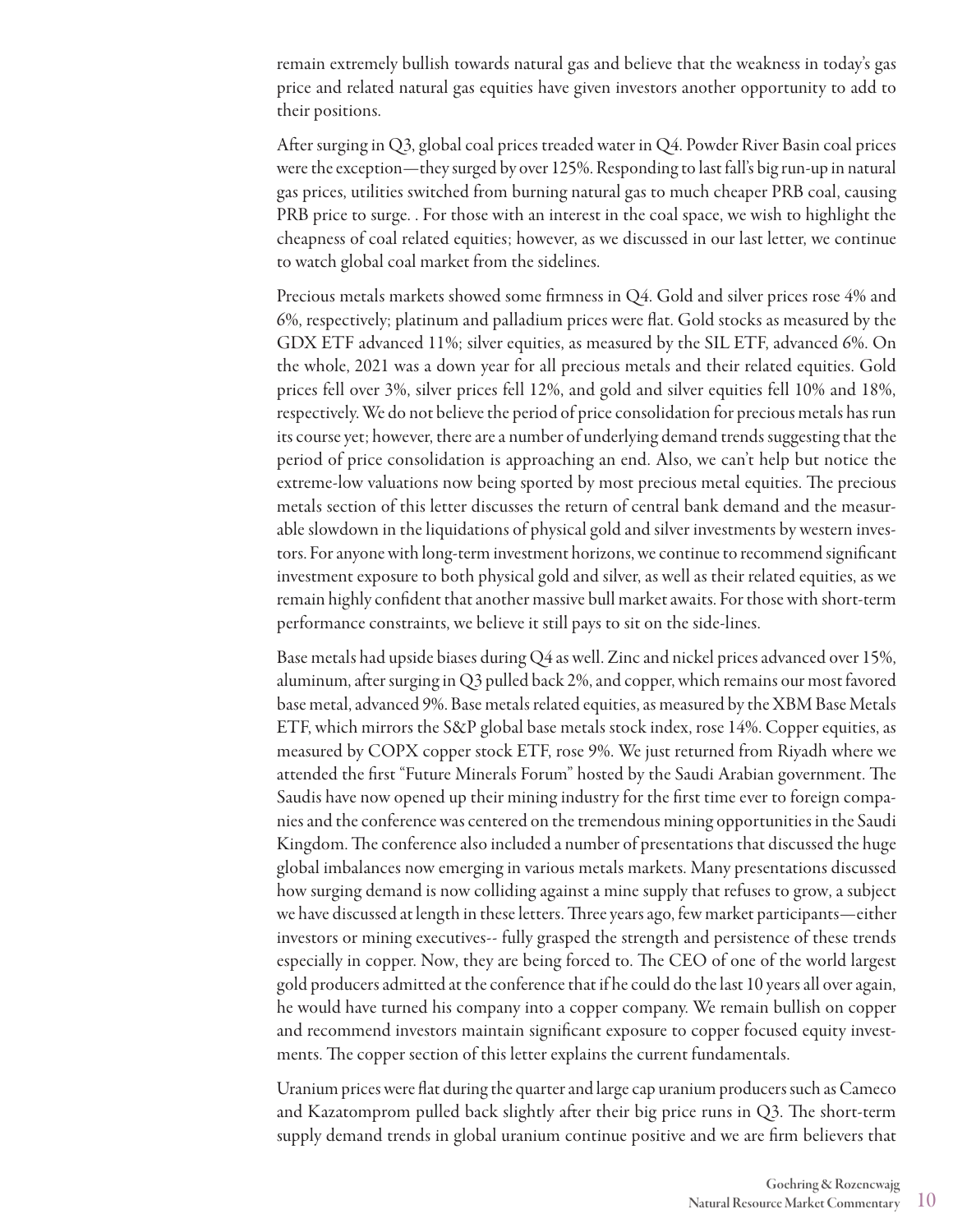uranium prices will surge again at some point in 2022. The advantages of electricity generated from nuclear fission versus renewable power are become more recognized. As this trend continues, we expect nuclear sentiment to improve and asset values to rally. Please read the "Uranium and Nuclear Power" section of the letter, where we discuss the recent developments. We continue to recommend that investors maintain large exposure to uranium related investments.

Global grain markets were mixed in Q4. Corn pulled back 9%, but both soybeans and wheat advanced 6%. Grain markets loosened slightly as corn yields, as predicted by our neural network modelling, failed to pull back. In their August 2021 World Agricultural Supply and Demand Survey (WASDE), the USDA slashed their US corn yield estimates from 179.5 bushels per acres to 174.6, very much in line with the prediction made by our neural network a month earlier. Since then the USDA has nudged their corn yield assumption back to the 177 level-a full 4four bushels higher than the 173 bushel prediction we made in our Q3 letter. Higher yield assumptions have pushed 2021-2022 corn ending stock up from 1.23 bn bushels to 1.55 bn bushels—still tight, but not as tight as previous predictions. In soybeans, little has changed in the last three months. The USDA has kept yields --51.4 bushels per acres--and ending stocks--350 mm bushels-- very close to their September WASD estimates. Ending stocks have now normalized which has taken significant price pressure off both grains. Corn and soybean prices are now almost 20% off their May 2021 highs. Wheat continues to move higher on booming global demand. Wheat demand in 2021 has surged by 5% versus 2020. As expected, all the increase occurred in emerging market economies, with China and India leading the way.

Fertilizer prices continue to move higher, given fertilizer's large energy input intensity and the global crisis in natural gas. Nitrogen prices advanced another 20% in Q4, phosphate price advanced 11%, and potash prices advanced 7%. Except for Asian and European natural gas prices, fertilizers were among the best performing commodities in 2021:urea prices (a solid form of nitrogen ) and potash prices advanced 210% and 180%, respectively. Already stories are beginning to emerge regarding fertilizer shortages, especially in the nitrogen complex. In the agricultural section of the letter, we discuss how the intensifying problems in global fertilizer markets might impact the 2022 planting season.

Even though the extreme tightness in global grain markets has faded, the underlying forces pushing grain prices higher over the last two years have not receded. In the agriculture section of this letter, we will discuss why the recent period of very strong grain consumption growth is nowhere near over.

On the supply side, we believe the extremely favorable crop growing conditions experienced over the last 30 years could very well be changing--- with huge implications. The consensus opinion continually presses the point that global warming and climate change will bring forth near apocalyptic conditions to the world's grain belt. We firmly believe that global warming trends over the last 30 years have been the only way the world could accommodate a 75% jump in grain demand. Although no one wants to admit it, global warming has fostered propitious growing conditions which has enabled crop yields to steadily increase upwards. In our next letter we will discuss how warming climate trends over the last 30 years have created near perfect growing seasons in many parts of the world. Yet, we believe we have now entered a long-term cooling cycle, which will severely crop hinder the huge increase in crop yields experienced over the previous decades.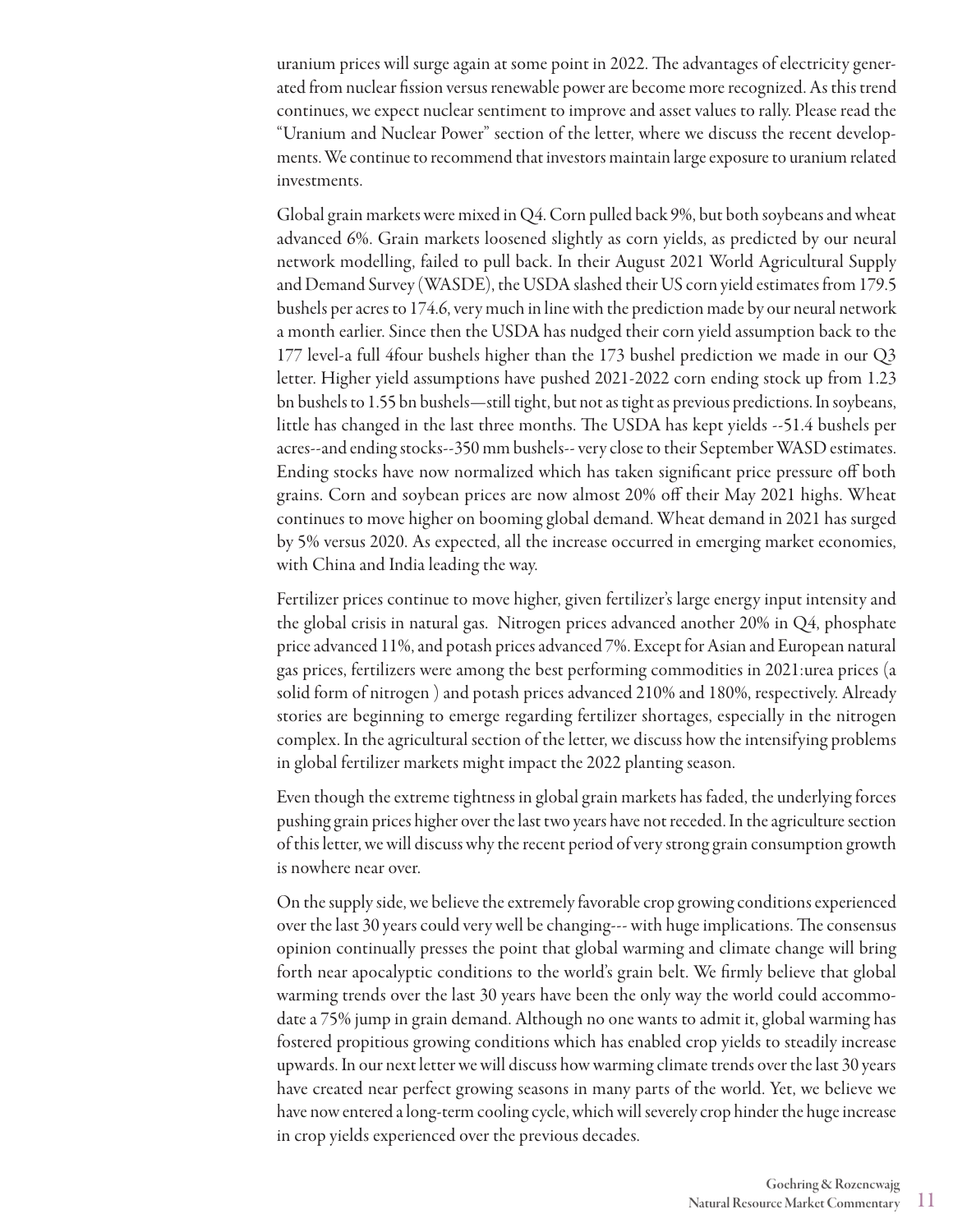Strong demand is colliding with weather related supply problems as we speak, and we continue to believe we are slipping into a global agricultural crisis. We remain extremely bullish toward agricultural related equities and recommend investors maintain sizable exposure, especially to the fertilizer producers.

## *The OPEC Spare Capacity Issue Part 1: The Russian Dilemma*

### *"OPEC + Supply Shortfall May Push Oil Price Higher, IEA Warns" Bloomberg, February 11th, 2022*

### *"OPEC + faces chronic struggle to meet output target, IEA" Bloomberg, February 11th, 2022*

We have always been big believers that OPEC's spare capacity has been significantly overstated. As late as 2015 consensus opinion believed OPEC could pump over 37.5 mm barrels per day if necessary. Between 2010 and 2015, OPEC pumped, on average, a little over 30.5 mm b/d, meaning that OPEC could marshal, if need be, an additional 7 mm b/d of oil production in any given year. Since 2015, OPEC's total pumping capability has slipped considerably. Today, OPEC's total pumping capability is estimated to be just 33.8 mm b/d, down almost 4 mb/d from the 2015 peak. When OPEC's oil production returns to the 30 mm b/d level, which should happen at some point this summer, OPEC's spare pumping capacity will be down to only 3.8 mm b/d— 50% lower than 2015 levels. In a world where global oil demand is now running over 100 mm b/d, this 3.8 mm b/d of spare capacity represents a dangerously small cushion.

The table below clearly shows the significant decline that has taken place in OPEC's spare capacity over the last five years.

Production problems within the OPEC producing block are already showing up as we write. For example, OPEC's actual production in December fell almost 500,000 below their stated December quotas . 100% of this underperformance comes from Angola and Nigeria; however, we believe other production disappointments by big OPEC producers, including Russia, will follow as we progress through 2022. For example, in past letters we outlined how it would be extremely difficult, if not impossible, for the Saudis to grow their production above 10.5 mm barrel per day for any sustained period. Saudi Aramco still claims to have 12 mm b/d of pumping capability. They talk about boosting their long term pumping capability to 13 mm b/d, but based on their 2018 release of audited reserves data--the first release of such data in almost 50 years-- we believe their old 12 mm b/d figure will be almost impossible to reach, let alone this new 13 mm b/d target.

In a series of upcoming essays, we will discuss how the geological and social political constraints confronting various OPEC (and OPEC+) producers will potentially impact their ability to actually reach their stated pumping capabilities over the next two years. OPEC states they still have 33,8 mm b/d of pumping capability, and assuming they produced 30 mm b/d in 2020, this means that spare pumping capability is only 3.8 mm b/d. Small as this figure is, we believe that it's still significantly overstated.

**PRODUCTION PROBLEMS WITHIN THE OPEC PRODUCING BLOCK ARE ALREADY SHOWING UP AS WE WRITE.**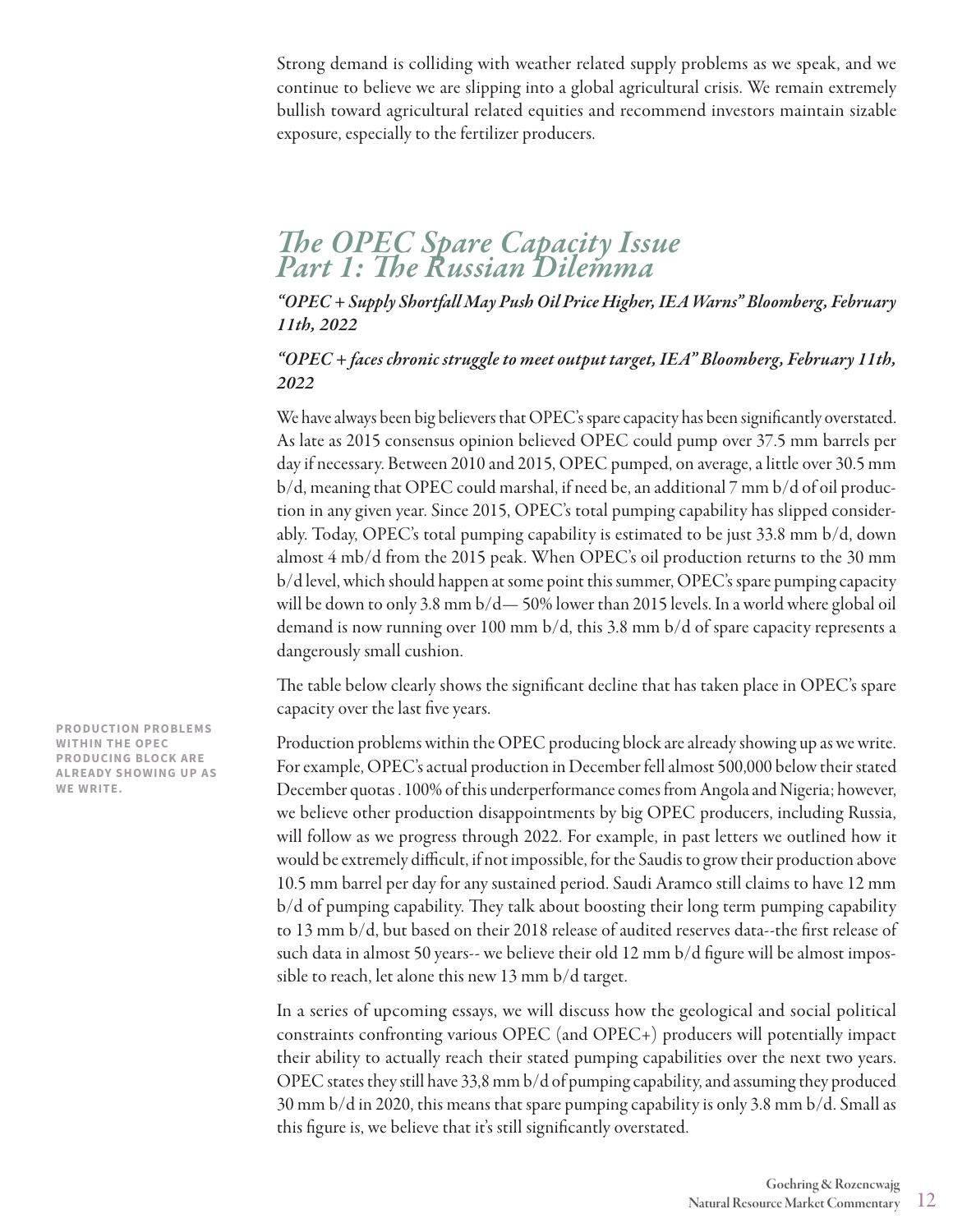| <b>FIGURE 5 OPEC Spare Capacity</b> |  |  |
|-------------------------------------|--|--|
|-------------------------------------|--|--|

|                                   | 2015 | 2020 | Change |
|-----------------------------------|------|------|--------|
| Venezuela                         | 2.8  | 0.6  | (2.2)  |
| Saudi Arabia                      | 12.5 | 12.0 | (0.5)  |
| Nigeria                           | 2.4  | 1.6  | (0.8)  |
| Angola                            | 1.9  | 1.2  | (0.7)  |
| Kuwait                            | 3.2  | 2.7  | (0.5)  |
| Libya                             | 1.5  | 1.2  | (0.3)  |
| Algeria                           | 1.2  | 1.1  | (0.1)  |
| Iran                              | 3.8  | 3.8  | --     |
| UAE                               | 3.4  | 4.2  | 0.8    |
| Iraq                              | 3.7  | 4.8  | 1.1    |
| Congo                             | 0.3  | 0.3  | --     |
| Equatorial Guinea                 | 0.1  | 0.1  |        |
| Gabon                             | 0.2  | 0.2  | --     |
| Total                             | 37.0 | 33.8 | (3.2)  |
| Average OPEC Production 2000-2019 | 30.0 |      |        |
| Spare Capacity                    | 7.0  | 3.8  |        |

#### Source: IEA.

Our OPEC pumping capability discussion will begin with a country that is not even a member of OPEC—Russia. Over the last 7 years, Russia has become a quasi member"and its short-term history with OPEC's most important member --Saudi Arabia--- has already turned problematic. We believe the Russian oil industry could very well have huge impacts on OPEC's behavior going forward.

Russia's deep OPEC involvement began in earnest seven years ago. After OPEC's November 2014 meeting failed to produce any production cuts, the Saudis instituted a full scale market share war with two goals: to stop the production growth of the US shales and to reduce the oil revenue being used by Iran to fund its expanding influence across the Middle East. By Q1 of 2015, the Saudis had boosted their production by over 1 mm b/d. In response to surging OPEC supply, oil prices collapsed over 60% from their 2014 highs . Scared by the relentless price decline, Russia—who had attended the November 2014 OPEC meeting-- and other assorted non-OPEC nations (now known as OPEC +) agreed in the summer of 2015 to cooperate with OPEC to reduce production, lift prices , and shore up sagging government revenues. Russia had half-heartedly cooperated with OPEC production cuts in the past: in 1998, 1999, and 2001, but those cuts back then were small, and its compliance with those production cuts non-existent. After agreeing to the 2015 production cuts, Russia made known that it had little interest in further collaboration with OPEC. What Russia wanted and what the Saudis desired were not aligned and the schism between the two huge oil-producing countries became obvious after the COVID-19 pandemic began severely impacting global oil markets. In response to collapsing demand, the Saudis again approached Russia in March of 2020 and requested its cooperation in reducing production—a request that Russia rejected. In response to this rejection, the Saudis initiated a vicious price war with the intent of bringing the Russians back to the negotiating table.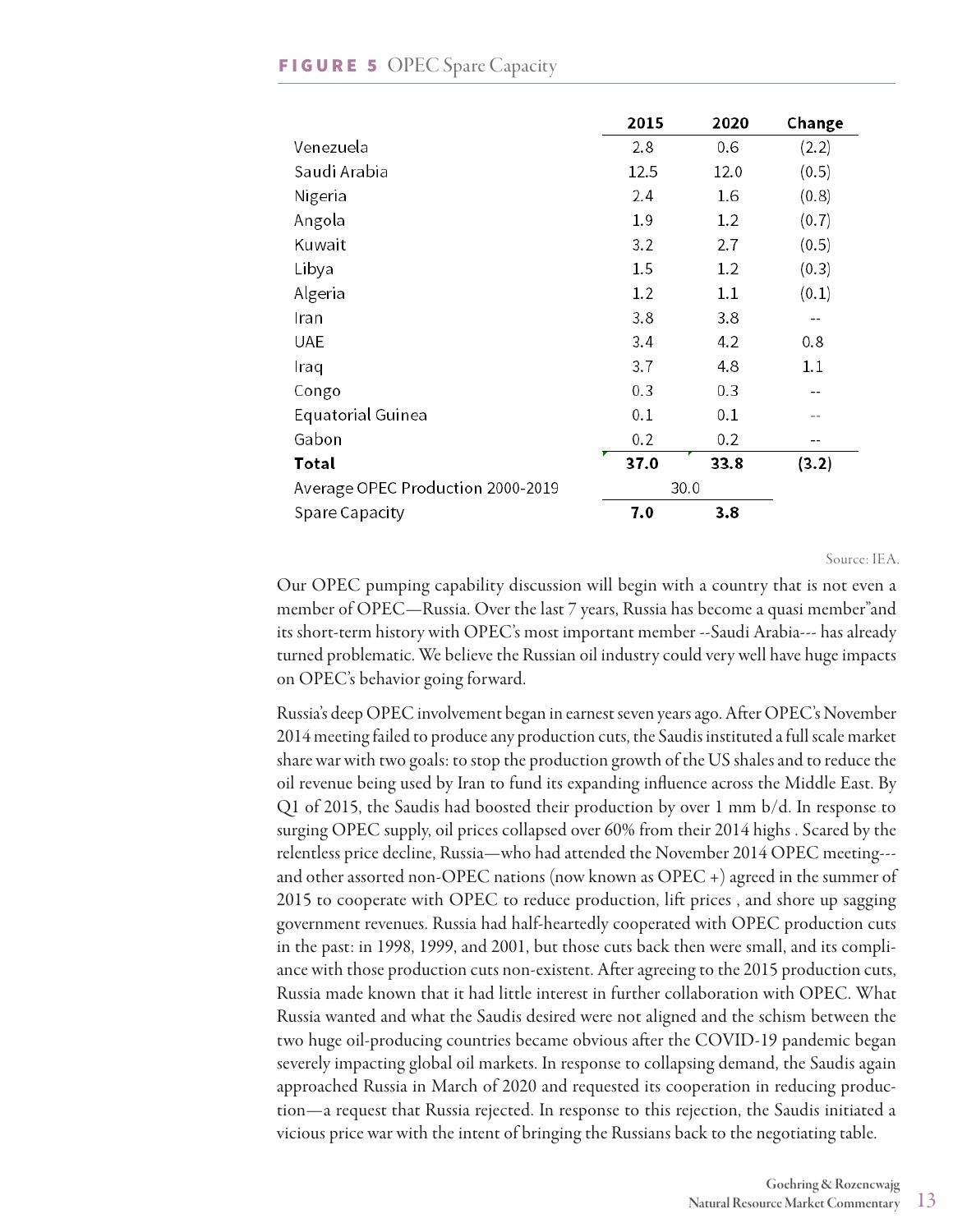With demand collapsing, the last thing the oil world needed was a boost of 25% from the world largest oil producer, but that's what the oil world got. The Saudis were ultimately successful in bringing Russia and the other OPEC+ nations back to the OPEC production cut table, but at a tremendous cost. With OPEC supply surging and global demand collapsing, global oil storage threatened to overflow. On April 20, 2020, a day for the record books, the NYMEX oil futures contract closed at -\$37 per barrel.

Given the incredibly damaging actions undertaken by the Saudis in response to Russia's reluctance to follow OPEC production cuts in March 2020, we thought it critical to understand the growth potential for Russian oil production this decade. If Russia is in a position to significantly increase its production, it's not inconceivable that we could see multiple price wars break out again between the Saudis and Russia.

Last decade, it was US shale oil production which put OPEC and Saudi Arabia in a market share defensive position. This decade, many oil analysts believe Russia could very well replace US shales as the disruptive force in oil supply. Given the huge arctic oil discoveries made by Rosneft over the last 10 years, many believe Russia can significantly boost oil production by 2030, thereby again incurring the wrath of the Saudis, especially now that Russia is partially living inside the OPEC world.

Russian oil production has been on a rollercoaster over the last three decades. From the early 1970s to the late 1980s, the Former Soviet Union (FSU) structured its oil industry to maximize oil production at the expense of proper reservoir management technique, which resulted in massive field reservoir damage and billions of barrels of stranded and by-passed oil, especially in the massive oil reservoirs of western Siberia.

Russia's oil production peaked in the late 1980s at 11.5 mm b/d and then proceeded to collapse in lock-step with the demise of the FSU with oil production finally bottoming in 1999 at 6.1 mm b/d---a decline of over 45% from peak.

By the late 1990s, the Russian oil industry had been completely reorganized, much of it now under private control. Leading companies such as Yukos began bringing in teams of western trained petroleum engineers and geologists to aggressively introduce proper reservoir management and drilling techniques into the great, but severely damaged, western Siberian oil fields. The results proved to be incredibly successful. Back in the early 2000s, I spent several days with Yuko's reservoir management teams at their western Siberia headquarters and I was amazed by much stranded oil Yukos had begun to recover using standard western field management tools such as seismic, infill drilling, and proper water flood management.

Between 2000 and 2010, oil production rebounded by over 4 mm barrels. By 2018, Russia's oil production had finally surpassed its old 1989 high of 11.5 mm b/d. Few investors know that almost all of Russia's production rebound experience over the last 25 years came not from new discoveries, but from the recovering of the huge amounts of oil left stranded by old style Soviet reservoir management techniques. Also, many believe production growth can continue far into the future based primarily on this "brownfield" development (i.e., the exploitation of old damaged reservoirs); however, evidence continues to mount suggesting that "brownfield" development, which has provided almost all of Russia's oil growth over the last 20 years, has now come to an end. Between 2010 and 2019, production grew by only 1.6 mm b/d, down 60% from the previous decade.

**IF RUSSIA IS IN A POSITION TO SIGNIFICANTLY INCREASE ITS PRODUCTION, IT'S NOT INCONCEIVABLE THAT WE COULD SEE MULTIPLE PRICE WARS BREAK OUT AGAIN BETWEEN THE SAUDIS AND RUSSIA.**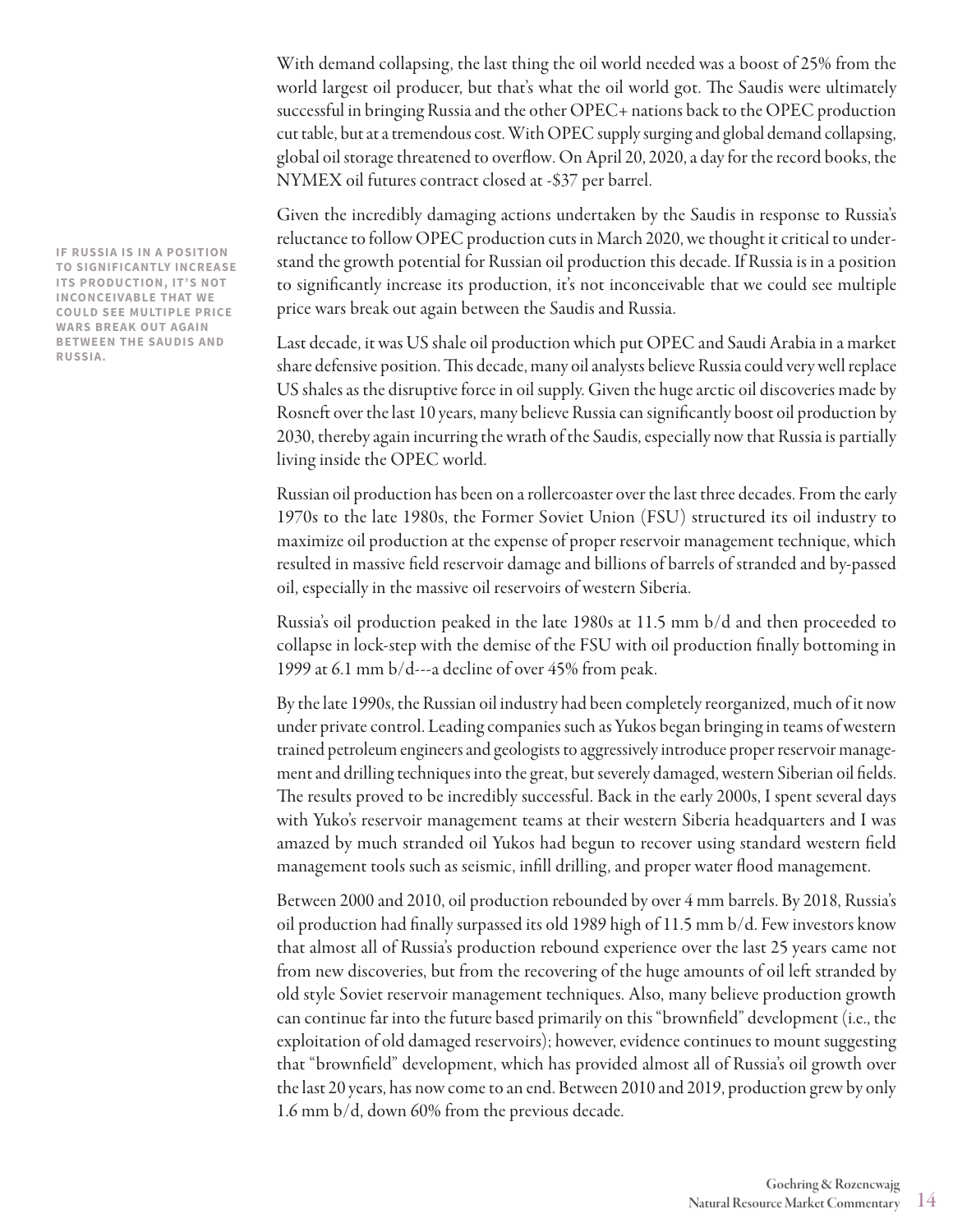The Energy Information Agency (EIA), the data arm of the US Department of Energy, in their December 13, 2021 "Country Analysis Executive Summary: Russia" states: "Declining output from Russia's more mature fields (primarily in Western Siberia, Russia's largest oil producing region) may offset the production growth coming from greenfield developments, which may result in Russia's crude oil production declining by the end of the 2020s decade."

Oil production in Russia today is extremely concentrated. Five publically traded companies are responsible for over 80% of Russia's oil production: Rosneft ( at 40%), Lukoil (at 15%), Gazprom (at 11%), Surgutneftegas (at 11%), and Tatneft (at 5%). Between 2010 and 2019 (we stopped in 2019 as 2020 is distorted by the OPEC+ production cuts), these five companies increased their production by almost 1,000,000 mm b/d and represented over 60% of Russia's total increase in oil production. Looking at the breakdown of this 1 mm production growth, it important to note that almost 100% of this production growth came from Rosneft (pro-Forma the 2012 TNK acquisition) with little net production growth from the other four companies. In other words, one company—Rosneft, was responsible for 60% of the Russia's production growth between 2009 and 2019.

Although production continued to grow last decade, an interesting and overlooked trend has emerged in the reserve replacement trends of these five companies which we believe provides big clues to the direction of future Russian oil production.

Looking more closely at reserves, the five major oil producers are again responsible for all the growth in Russian oil reserves over the last decade. According to the BP Statistical Survey, between 2009 and 2020, Russian oil reserves grew from 106 bn barrels to 108 bn barrels. In that time, these five companies grew their reserves by 8 bn barrels, and again Rosneft (pro-forma the 2013 TNK/BP acquisition) represented 50% of this gain: 4 bn barrels. Outside of these five companies, the reserves of the remaining Russian oil industry look to have fallen by as much as 6 bn barrels.

It's important to note all reserve growth took place between 2010 and 2013. Since then, these five companies have failed to replace their production with new reserves. Between 2010 and 2013, these five oil companies replaced over 178% of their production with new reserves. Reflecting this stellar reserve replacement, the reserves of these five companies grew from 68 bn barrels of oil reserves in 2010 to over 80 bn barrels in 2013. Beginning in 2013 however, these figures began to slump significantly. Reserve replacement between 2013 and 2020 averaged only 92%. Reflecting the slumping reserve replacement ratio, reported oil reserves between for these five companies showed actual declines. In 2013, these five companies had 80 bn barrels of liquid hydrocarbon proved reserves--- by 2020, these reserves had fallen to 78 bn barrels. Rosneft and Lukoil, the two biggest oil companies in Russia, clearly show this reserve replacement problem. Between 2010 and 2013, Rosneft was able to replace 245% of its productions with new reserves (reserves are again adjusted pro-forma for the 2013 TNK/BP acquisition) which grew form 23 bn barrels in 2010 to 31 bn barrels in 2013. Between 2013 and 2020, however, Rosneft's reserve replacement fell to only 77%--meaning that Rosneft's proved reserves fell by 10% or by 3 bn barrels. Lukoil exhibited the same reserve replacement problem. Between 2009 and 2013, Lukoil replaced 90% of its oil production with new reserves; between 2013 and 2020, Lukoil's reserve replacement ratio had fallen to only 75%. Lukoil's oil reserves declined only slightly between 2010 and 2013, (from 13.4 to 13.3 bn barrels); reserves by 2020 had fallen to 11.7 bn barrels--down a significant 13%.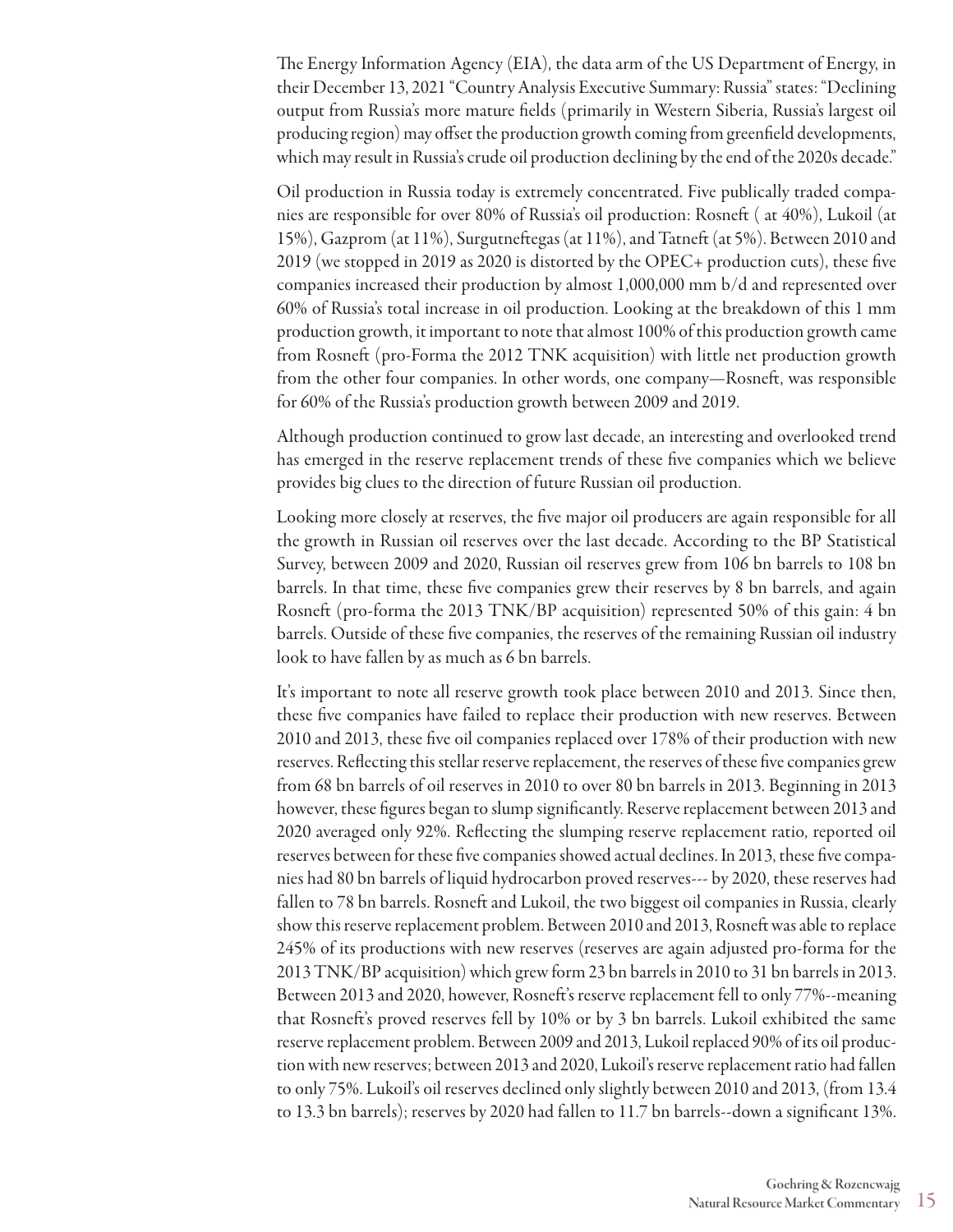Although Russia's oil production keeps creeping up, the significant decreases in reserve replacement give us a strong signal that Russia's oil production growth based on "brownfield" development is slowing rapidly, and that production may now have entered a period of actual decline.

Recent production data released from the Russian Oil Ministry could also be confirming production problems. The Oil Ministry reported that producing wells taken off-line (in order to comply with the 2020 OPEC+ production cuts) are now being aggressively returned to production. After big increases in producing well counts for both November and December, the number of off-line producing wells brought back in production has now rebounded to levels not seen since 2017. Yet Russian oil output in December and now into January has not responded. Russia is currently producing almost 100,000 b/d below its OPEC+ quota. Many analysts have blamed cold weather and related well freeze-offs for the production disappointments over the last two months and the Russian oil ministry has stated that it expects to bring back oil production to it pre-COVID levels—11.6 mm b/d, up from 11.0 mm b/d today--by early as May of this year. However, if we see no further additions to producing well counts and production increases remain subdued, then it's not inconceivable that Russia's oil production could fall as much as 300,000 b/d below their OPEC+ quota by this summer. We will be watching Russian's oil production closely in the next couple of months to see if we see any rebound in production.

If the era of "brownfield" reserve replacement and production growth has now passed, and if the Russian oil industry is to avoid production contraction this decade, then oil production growth must come from the significant development of completely new greenfield projects. Which bring us to the most important new greenfield development project by far in Russia since the discovery of the great western Siberian oil fields and the great polar gas fields in the 1960's: the Vostok oil fields.

Discovered within the last decade, the fields making up the Vostok oil project are located on the Taymyr Peninsula, several hundred miles north of the Arctic Circle. The fields within the Vostok project are grouped in four big clusters and are estimated to contain as much as 50 bn barrels of recoverable crude. Given its remote location and extreme weather, the Vostok oil project will require massive capital investment in infrastructure before production can begin. Rosneft, the owner/developer of the Vostok project, estimates that the project will require building 15 new artic towns housing an estimated 400,000 workers, two airports, a new seaport, new electricity generating capacity of 2,000 MW, 2000 miles of new electricity lines, 4,000 miles of infield pipeline infrastructure, and over 500 miles of new pipeline export capacity. The project will also include the building of 50 new crude carrying ships including 10 advanced ice-class tankers that will be used to ship crude via the evolving "Northern Route"—the new northern arctic shipping lane that will bring crude from the Vostok project to Asia via the Arctic Ocean during ice free months. The capital costs of the Vostok project are estimated to be over \$170 bn—a staggering figure. Complicating the Vostok financing issue are US sanctions placed on Russia (these are the sanctions put in place long before the recent Ukrainian tumult), which preclude any investment or operational participation by US companies. Rosneft has recently sold 15% of the project to oil traders Trafigura and Vitol, and rumors suggest that a consortium of Indian oil companies have quietly bought stakes. Also rumors continue to swirl that a potential large investment --with associated off-take agreements—will be made by the Chinese government and their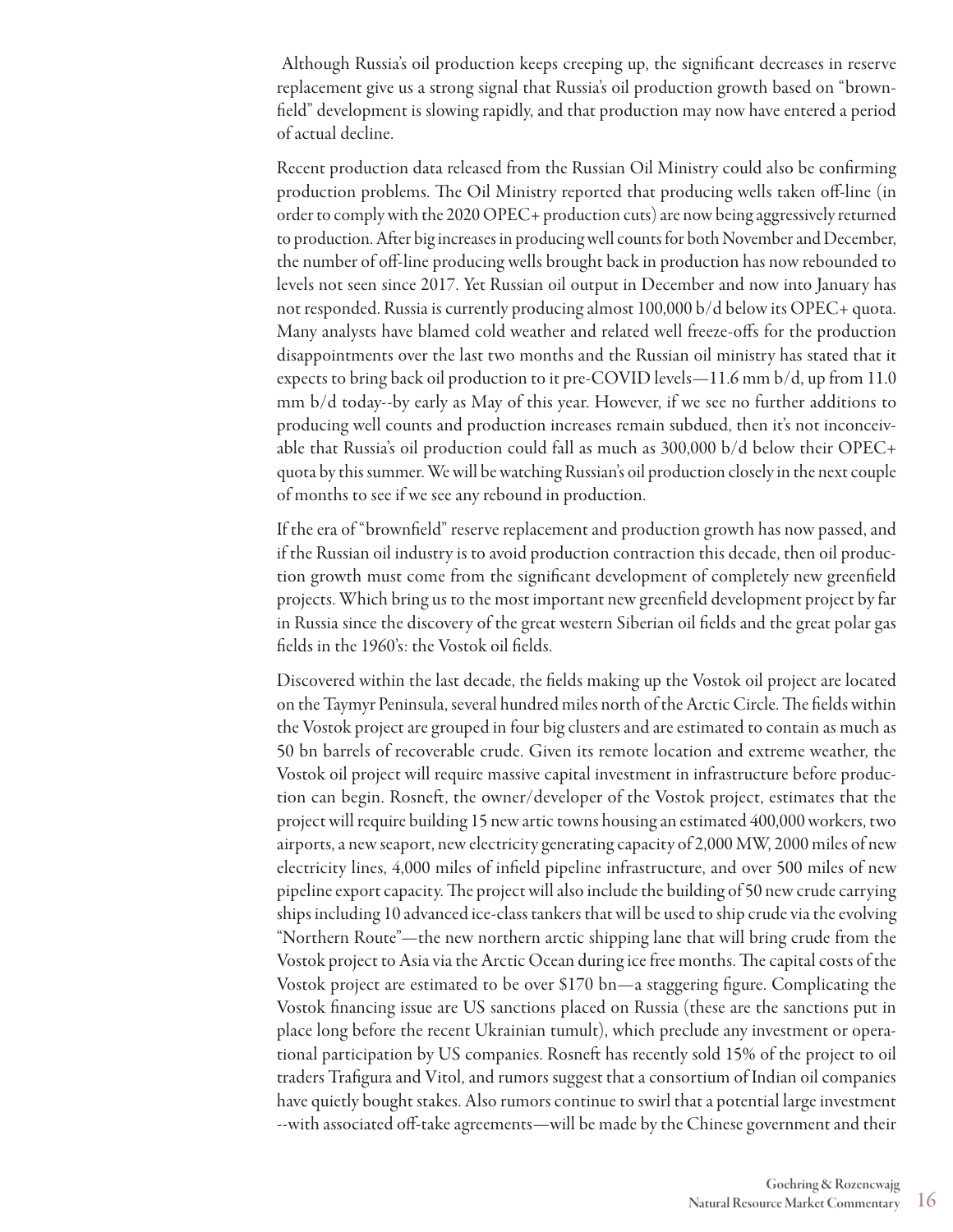related national oil companies, but as yet no announcements have been forthcoming. According to Rosneft, construction on various part of the project has already started, including the construction of the arctic seaport needed to export crude to via the Northern Route.

Rosneft estimates the Vostok project should be producing 600,000 barrel per day by 2024, 1 mm by 2027, and up to 2 mm b/d by 2030. Some energy analysts believe that Vostok's production will boost Russia's total production to well over 13 mm barrel per day (and possibly by much more) by the end of this decade. However, we believe that this figure fails to incorporate the rapidly accelerating depletions rate now gripping Russia's legacy oil production, as hinted in the EIA statement above, and confirmed by our analysis.

The importance of accelerating depletion and its underappreciated impact on Russian production this decade is extremely important. Assuming that the Russian oil industry can maintain its 92% reserve replacement—the actual reserve replacement experienced by the five publicly traded companies between 2013 and 2020---and assuming that the industry maintains its 25 year reserve-life index (the average over the last 10 years), Russia's base production will drop approximately 1.3 mm /d between 2019 and 2030. If the massive Vostok project eventually produces 2 mm b/d by 2030, then 65% of this 2mm b/d of new production will be offset by existing field depletion. If our analysis is correct, Russian 2030 oil production could reach 12.3 mm b/d by 2030 (up 700,000 b/d from the 11.6 level reached in 2019), but further production growth would be very difficult to achieve. If the Russian oil industry reserve replacement rate falls to 80%, (and remember the reserve replacement experience for both Rosneft and Lukoil are today significantly below this level), then we estimate that Russia's base decline in oil production will approach 1.7 mm b/d, which will largely offset Vostok's 2mm b/d of production growth. And if the reserve replacement falls below 80%, depletion from existing production will more than offset 100% of Vostok's estimated production growth. Russia's oil production will decline this decade even with all the production growth coming from the Vostok project.

The tension between the Saudis and Russia exploded in 2020 after Russia made clear that it had no wish to participate in OPEC's COVID-19 related production cuts. The disastrous decision made by the Saudis to wage a price war just as oil demand was collapsing produced the first recorded negative oil price in history. Given the Saudis desire to keep Russia in the OPEC fold, we would expect to see potential tensions re-emerge if Russia's oil production began to surge this decade. Just as they did in 2020, the Saudis could force production compliance from Russia, using OPEC's spare capacity as a weapon, especially since Russia has yielded to this strategy once before. Given the lack of production growth expected from Russiaa this decade, the danger of future price wars between Saudi Arabia and Russia has been significantly reduced, we believe.

In future letters we will discuss the issue of potential problems in spare capacity in other OPEC countries. Our modelling strongly suggests total global oil demand will consume this spare capacity by  $Q4$  of this year and this assumes that OPEC can pump 33.8 mm barrels if need be. If we are correct, we will need all the pumping capability – but is it there? Stay tuned.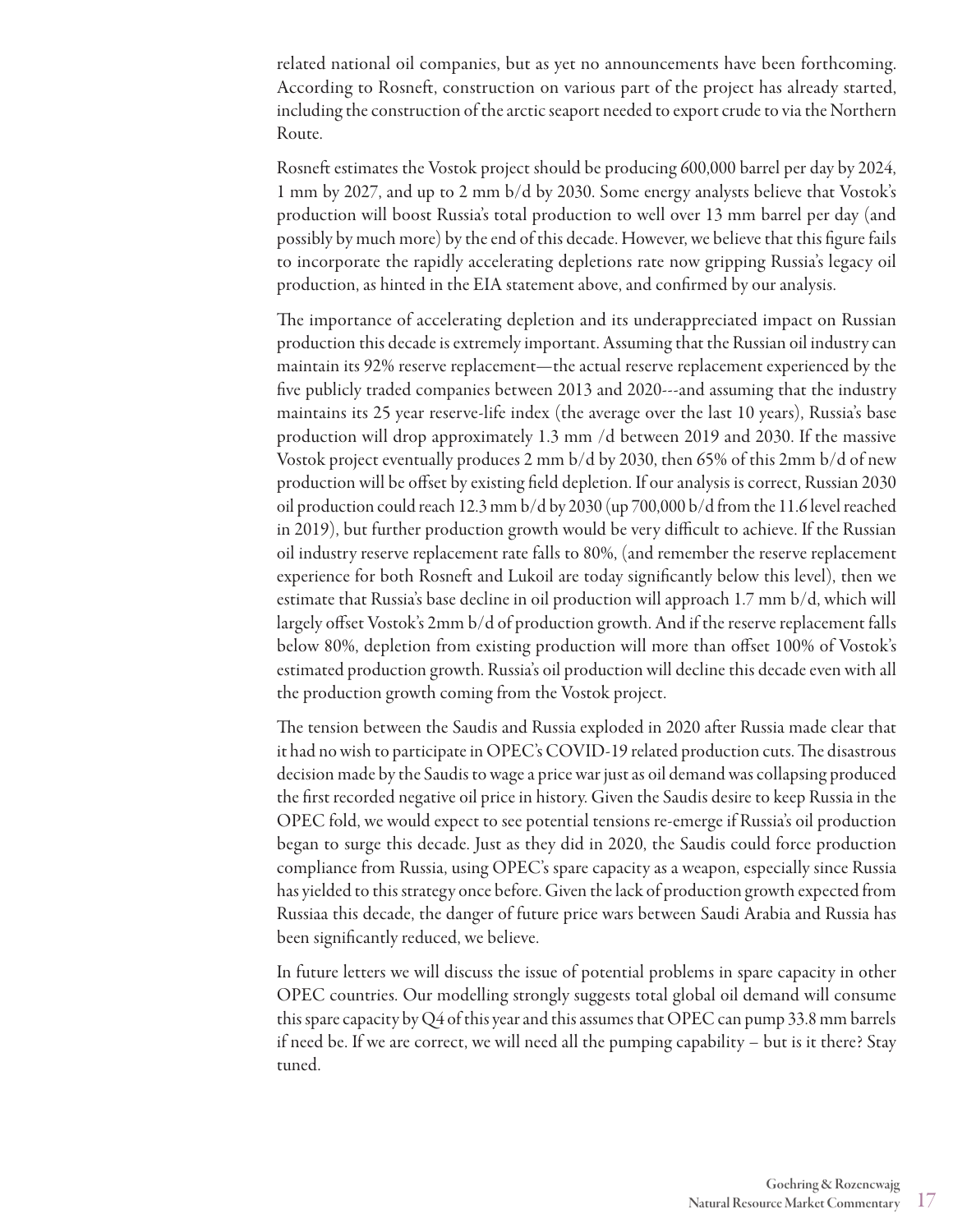## *The Oil Crisis Unfolding in Slow Motion*

*"The world has already passed 'peak oil' demand, according to Carbon Brief analysis of the latest energy outlook from oil major BP." Carbon Brief, September 2020*

*"IEA Boosts 2022 Crude Demand Forecast, Says Consumption Could Reach Record Level" Natural Gas Intelligence, February 2022*

*"Some analysts have said that by the middle of the year unused capacity could be depleted." Reuters, January 2022*

How could so many people get it so wrong for so long?

As we go to print, the International Energy Agency (IEA) has just announced the largest set of upward demand revisions in its history. For several years, we have discussed how the IEA chronically underestimates demand; these revisions suggest we were right. Despite the significance of the shift, most people were not even aware it took place. After a full decade of investor apathy (or outright hostility), it is difficult to change people's minds.

What follows is a study of unintended consequences and the impacts of massive capital distortions. For nearly a decade, the energy industry has underinvested in its upstream business; it was naïve to think this wouldn't have any impact.

Oil prices stand at eight-year highs and we believe they are heading higher. How high could crude rally in this cycle? We would not be surprised if prices ultimately spiked to between \$150 and \$200 per barrel. Natural gas prices reached \$300 per oil-equivalent barrel in Q4, and the fundamentals in the oil markets are as bullish, if not even more so.

Volatility will likely increase as well. Global inventories are at their lowest seasonal levels ever, leaving us extremely vulnerable to any supply disruption, just as geopolitical turmoil seems to be accelerating. OECD inventories peaked in the summer of 2020 at the height of COVID lockdowns at 4.8 bn barrels – 245 mm barrels more than normal for that time of the year. Inventories are currently down to 4.1 bn bbl – 327 mm barrels less than normal for this time of year. Relative to seasonal averages, oil inventories have never been lower in our dataset going back to 1995.





**WHAT FOLLOWS IS A STUDY OF UNINTENDED CONSEQUENCES AND THE IMPACTS OF MASSIVE CAPITAL DISTORTIONS. FOR NEARLY A DECADE, THE ENERGY INDUSTRY HAS UNDERINVESTED IN ITS UPSTREAM BUSINESS; IT WAS NAÏVE TO THINK THIS WOULDN'T HAVE ANY IMPACT.**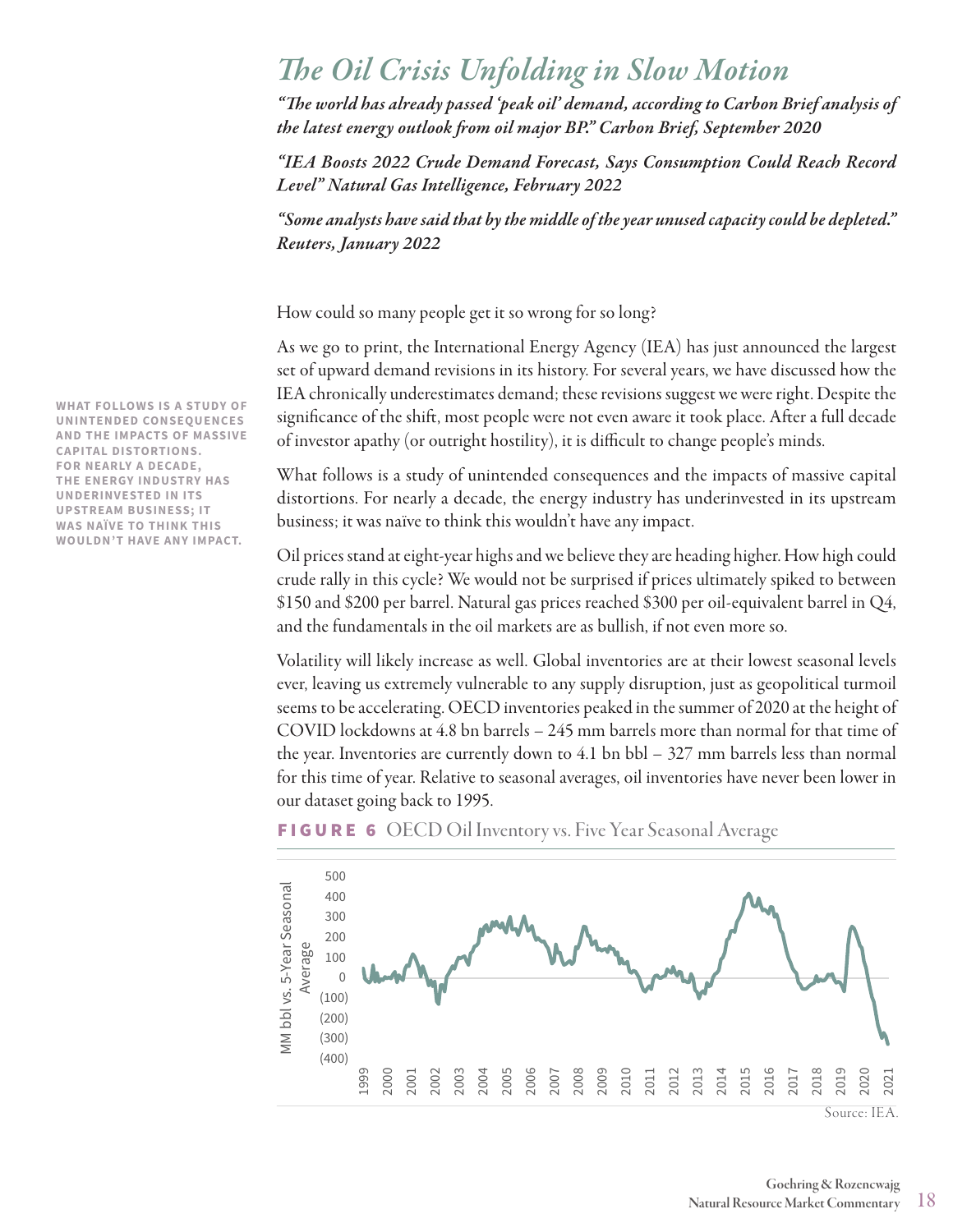The headlines make it seem as though the current situation was entirely unforeseeable, but our readers know otherwise. In fact, most astonishing to us is how the current deficit unfolded in slow-motion over two years, receiving no attention from either investors or policymakers along the way. Oil prices have been rising steadily since April 2020 with only minimal shortterm pullbacks. Nearly that entire time, the market has remained at near-record "backwardation" (future prices below spot prices); a key clue that physical markets were extremely tight. Inventories have been sharply and steadily declining for nearly two years. We estimate the oil market has been in outright deficit now since 2020 by over 1 mm  $b/d$  – the most pronounced and most sustained deficit in history. The fundamentals that led to the current deficit (strong demand and lack of capital spending) have been in place for over a decade.

Why were so few people prepared? Even now we do not think most investors understand the gravity of the situation. Things are about to go from bad to worse yet the energy weighting of the S&P 500 is lower today than it was when COVID was first spreading in the beginning of 2020. Energy stocks make up 3.4% of the S&P 500 compared with 11% in 2014 (the last time oil prices were this high) and the record-high 33% set in 1980.



**FIGURE 7** Energy as Percent of  $S\&P 500$ 

Whether you look at absolute prices, the backwardation, producer stock prices or inventory levels, all the normal market signals are screaming for more oil. This in turn requires more upstream capital spending. Unfortunately, ESG pressures are serving as a block, preventing capital from entering the oil market and preventing it from balancing. There is little relief in sight. Capital spending at the 100 largest energy companies in the S&P 500 topped out at \$228 bn in 2014 and had already fallen by a third to \$155 bn in 2019. The COVID-19 pandemic drove capital spending budgets lower by another 40% in a single year to \$91 bn in 2020. With oil prices nearing \$100 per barrel, energy capital spending is only expected to reach \$98 bn in 2022 and \$110 bn in 2023 – half the levels in 2014 the last time oil was above \$90 per barrel. Companies talk about how they are listening to their investors and not investing capital in their upstream business. Clearly the market is not acting as though there is an acute oil shortage.

Today's situation is the result of years of vehement rhetoric against the energy industry. Pundits have declared how oil stocks are the new tobacco stocks without the slightest understanding of complex global energy markets. Unfortunately, no one bothered to provide an equivalent Surgeon General's report this time around.

Making matters worse, the agencies charged with providing reliable timely oil market data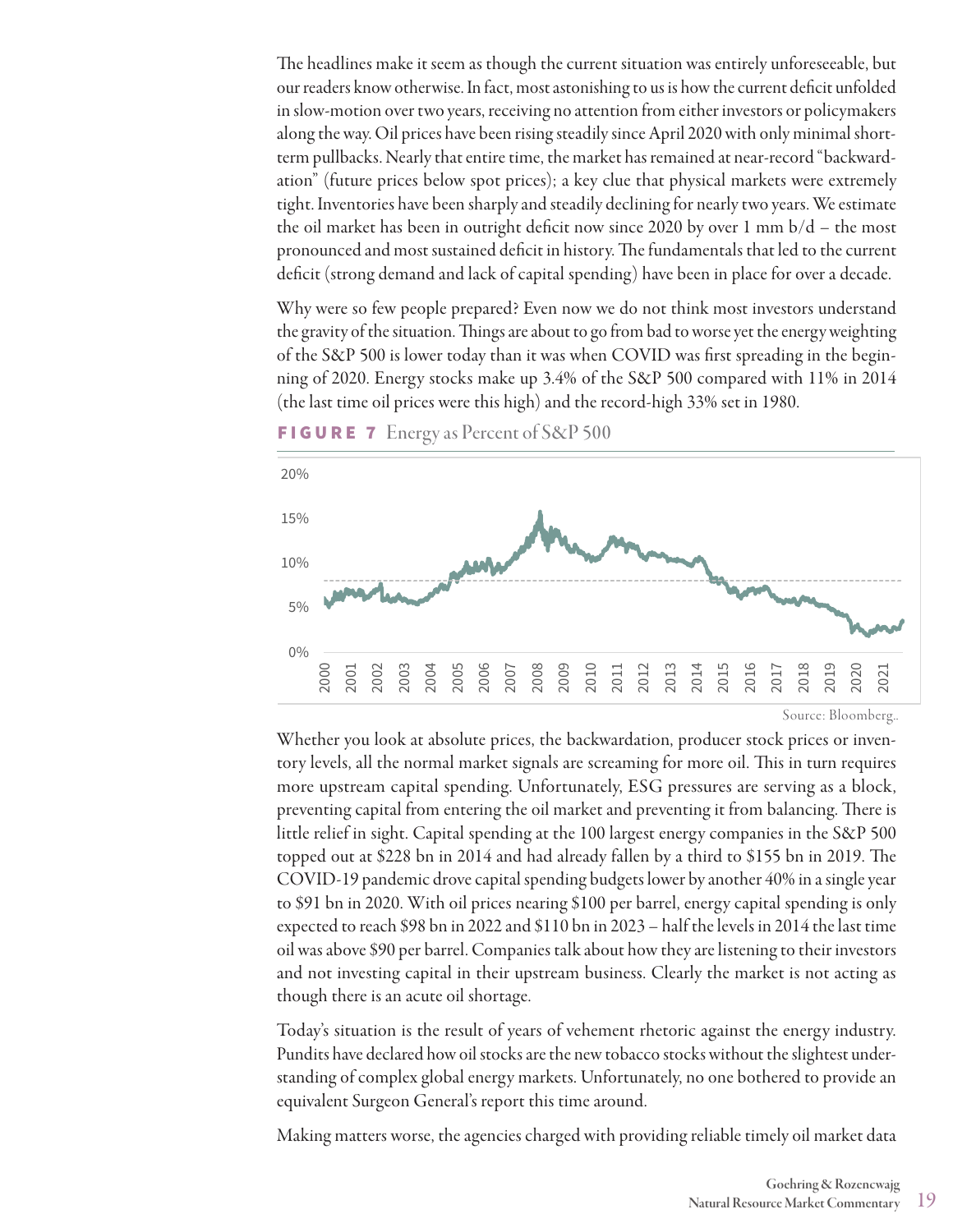have done anything but. As we have discussed in our letters for years, the IEA chronically underestimates global oil demand, mostly from the non-OECD world. Their estimates of supply and demand rarely reconcile with observed inventory behavior, often by 1 m b/d or more. We refer to this discrepancy as the "missing barrels," and we have explained that we instead believe they represent under-estimated emerging market demand. The IEA's February 2022 Oil Market Report proves our analysis was correct.

In their report, the IEA revised non-OECD demand higher by nearly 1 m b/d every year going back to 2018. Beginning in 2010, the IEA has now underestimated global oil demand in 10 of 12 years (leaving aside 2020) by nearly 1 mm b/d each year on average. This is a systematic problem with their methodology and yet few people openly acknowledge the ongoing errors. As recently as 18 months ago, conventional wisdom held that 2019 would mark the all-time peak in global oil demand. Instead, 2022 demand will likely surpass the previous record with no signs of slowing down anytime soon. The IEA now expects global demand will reach nearly 102 m b/d in Q3 of 2022, three months earlier than even we had predicted. Given the IEA's propensity to underestimate demand, the final number could come in even higher. Gasoline and diesel demand are setting new records around the world and even aviation fuel is back to pre-pandemic levels despite travel restrictions still in force (notably in Asia).

Many of our clients want to know about oil demand destruction. They want to know what oil price will impair global economic activity. This is a very difficult question to answer, but both history and theory can point us in the right direction. We have done a lot of work on the history of energy. Throughout most of human history, energy was provided by biomass with an EROEI of 10:1. This relatively low energy efficiency did not leave any surplus energy for growth. Neither GDP nor population grew until commercial coal deposits were developed in the seventeenth century (please see our video here to learn more). If an EROEI of 10:1 resulted in de minimis economic growth, what can we use this 10:1 number to infer about how high oil prices can go today? An EROEI of 10:1 means that 10% of all energy goes to sustain the energy supply. If energy is a good proxy for general economic activity, then an economy should stagnate once 10% of its GDP goes towards producing (and by extension consuming) energy. Evidence backs this up. Many academic studies suggest an economy will fall into recession once energy takes up 10% of total GDP – an empirical result that agrees with our theory.

In 2008, energy prices were approximately 10% of GDP right before the global financial crisis. If oil represents about half of all energy consumed, this means an economy will stall when oil represent about 5% of GDP. In 2008, the US consumed 18.8 m b/d. At \$120 per barrel that equated to \$823 bn or 5.6% of the \$14.7 tr US GDP. The economy fell into recession shortly thereafter. In 2012-14, oil consumption never exceeded 3.5% of US GDP and prices stayed between \$90 and \$100 per barrel with no impact on either demand or economic activity.

Today, oil represents less than 3.3% of US GDP and would have to rise to \$140 per barrel before approaching the critical 5% threshold. Why do we focus only on the US? Demand is the most elastic in wealthy countries with high energy intensities and the least elastic in developing countries that need energy to fuel their ongoing development. In 2008, prices spiked as high as \$145 per barrel albeit temporarily. In this cycle, we believe oil prices will at some point reach, and potentially significantly exceed the previous \$145 per barrel peak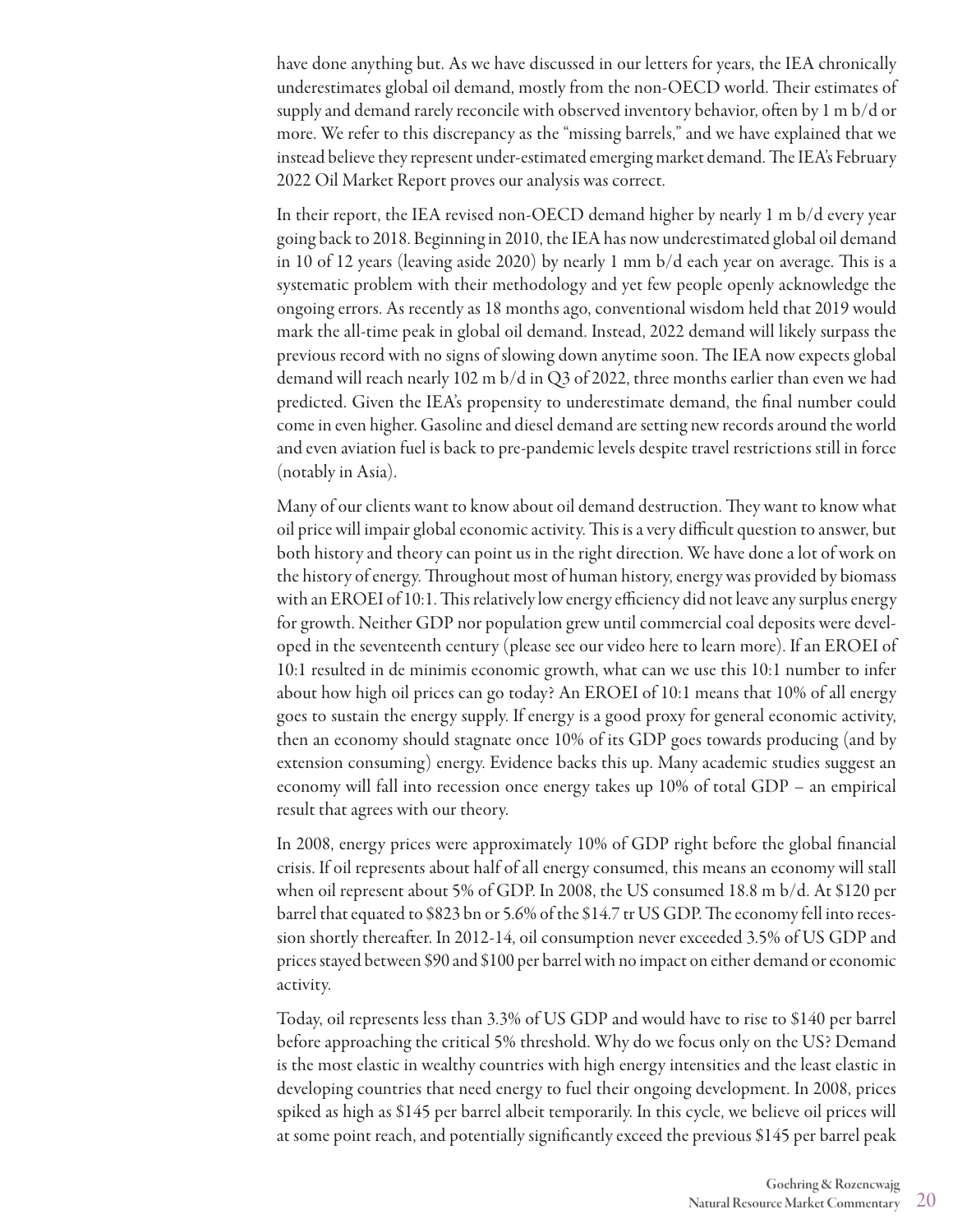before we begin to see evidence of demand destruction.

Misconceptions abound on the supply side as well. Last year, analysts believed energy companies must forgo any further upstream spending lest they risk stranding their assets and impairing their capital. Now, Larry Fink and others admit that perhaps a dearth of capital spending may have negatively impacted global oil supply – an understatement if ever we have heard one. Even OPEC+ spare capacity, long seen as the bearish Sword of Damocles hanging over oil markets, is now being called into question -- something we have argued for a long time. In fact the only bright spot in 2021 oil supply was again the US shales.

We admit we were wrong about shale growth last year. We expected US production to be relatively flat but instead total liquids (including NGLs) grew by 1.4 m b/d between January 1st and December 31st 2021, driven mostly by the shales. In retrospect, we failed to appreciate the huge impact of drilled but uncompleted wells (DUCs). After prices collapsed in 2020 many shale producers postponed completing newly drilled wells to save costs. As prices recovered, they tapped into their inventory of DUCs. Last year, the average energy company completed two wells for every well drilled. Clearly this boosted production but DUC liquidation cannot go on forever. Our models tell us the aggregate impact of accelerated DUC completions boosted production by 1.3 mm b/d in December 2021 and that without the DUCs, supply would have been flat.





Source: EIA, G&R Models...

Most of the DUCs have been developed and are now in production. From a peak of 9,000 wells in the autumn of 2020, DUCs fell by half and today stand at 4,500. At the current rates, DUCs will be back to "normal" levels by March. Production will falter unless drilling activity picks up sharply from here, and permitting data tells us this will not happen. Remember, public company capital spending is only expected to rise 8% in 2022. Cost inflation is rampant in the oil patch and so current budgets do not leave much room for any increased drilling at all.

Before a company drills a well, it must apply for a permit several months beforehand. A pickup in permitting activity so far has been weak, suggesting an increase in drilling activity is not imminent. The most recent data for December 2021 shows new well permits unchanged from the six-month average. Therefore, drilling will likely not accelerate much from here before DUC inventories normalize in March. We will continue to monitor this closely, but as of now we believe shale growth will begin to stall sometime in Q2.

**MOST OF THE DUCS HAVE BEEN DEVELOPED AND ARE NOW IN PRODUCTION. FROM A PEAK OF 9,000 WELLS IN THE AUTUMN OF 2020, DUCS FELL BY HALF AND TODAY STAND AT 4,500. AT THE CURRENT RATES, DUCS WILL BE BACK TO "NORMAL" LEVELS BY MARCH.**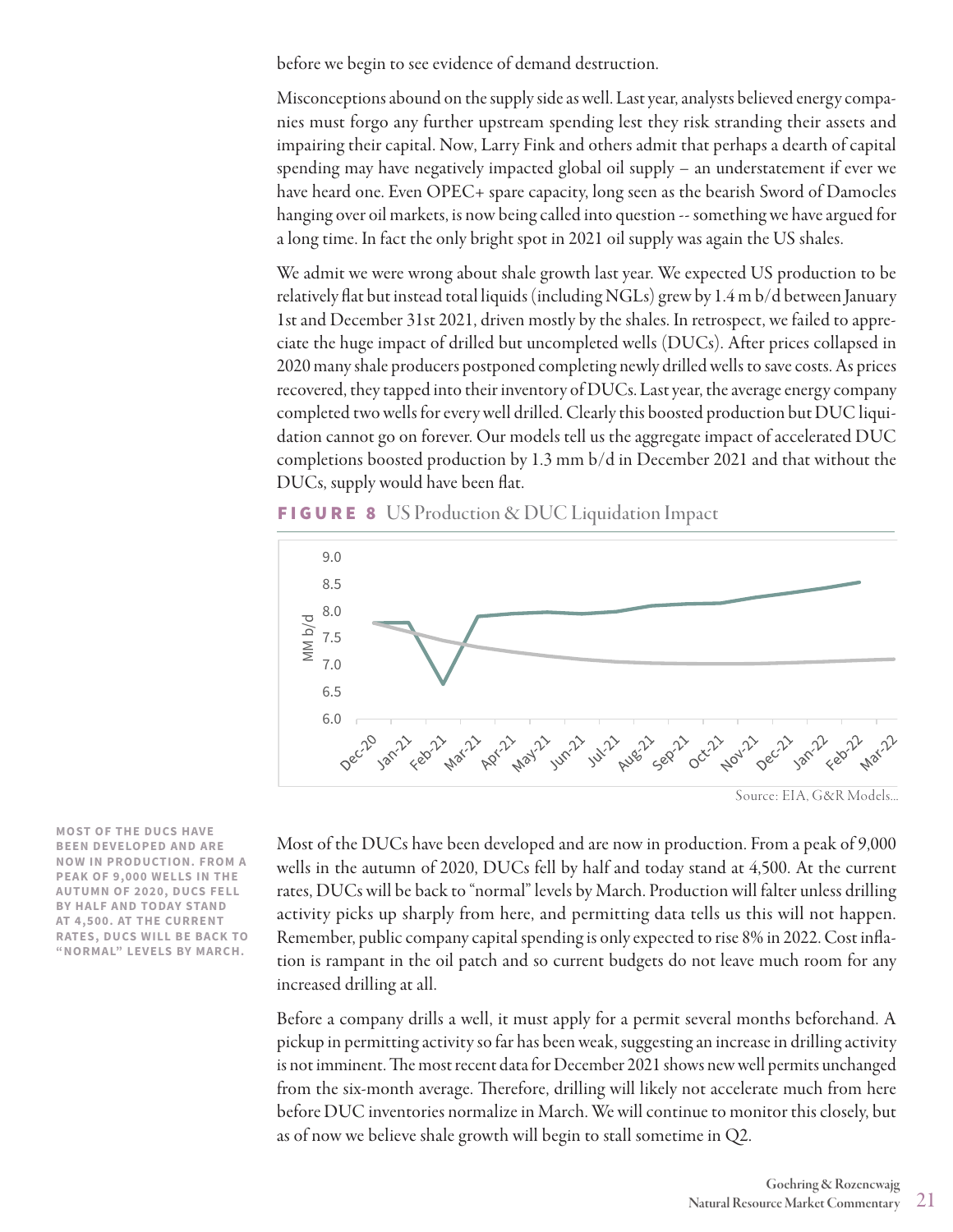The IEA expects US liquids production (including NGLs) to grow by 750,000 b/d between January 31st and Q4 of 2022. Instead, our models suggest that at current rig counts and assuming one completion for every well drilled, production will only grow by 200,000 b/d from here. Please note that production did grow last year, and so even if production were flat from January 1st to December 31st 2022, year-on-year growth would still average 1.1 mm b/d because last year production ended above its year-long average level. Nevertheless, we think that incremental growth will be hard to come by going forward unless activity picks up measurably.

Production from the rest of the non-OPEC+ world continues to disappoint, just as we predicted it would. Over the last four months, the IEA has revised its non-OPEC+ ex-US estimates lower by nearly 300,000 b/d for 2022, very much in keeping with our models. Going forward this non-OPEC/non-US block will offer little in the way of new production. According to the IEA data, only Brazil is expected to grow production between January 31st and 4Q22 by more than 100,000 b/d. The only other source of expected growth is global biofuels, which given our concerns around agricultural output we expect will be revised lower.

Given our outlook for demand and non-OPEC+ supply, we continue to believe the call on OPEC+ crude will exceed its pumping capability in Q4. The IEA now makes the distinction between "spare capacity" and "rapidly available" spare capacity – which immediately calls into question the ability of the cartel to produce at the higher level. Our models tell us that only Saudi Arabia and the UAE have any material true spare capacity available. Iraq has 300,000 b/d of potential spare capacity, but it is contingent on improving security conditions. The most generous estimates assume Iran could increase production 1.3 m b/d from here contingent on a nuclear deal, which seems to be moving forward. As we wrote about in our introduction, we believe Russia has little room to grow production from here.

Another problem is depletion in the rest of the OPEC+ world. In January 2022, 10 of the 16 countries subject to production quotas were producing below their allotted limit. In aggregate, these countries missed their target by over 1.0 m b/d. Low prices have had an impact on OPEC+ reserves as well. No one has modeled ongoing OPEC+ disappointments which could further tighten balances.

Assuming Iranian volumes come back, Iraq boosts production and no other countries suffer unexpected outages (all very generous assumptions), we still estimate that OPEC+ spare capacity only amounts to 2.8 m b/d. Based upon our models, all of this capacity will be needed by the end of this year.

As far as we can tell we were among the first investors (along with Mike Rothman at Cornerstone Analytics) to make this call when we wrote about it in 3Q21 While more analysts agree with us today, few of them have thought through the implications. The truth is no one knows what will happen when we run out of spare pumping capacity potentially this year. During the two oil crises of the 1970s, OPEC maintained significant spare capacity. Even when prices ran to \$145 in 2008, OPEC's spare pumping capability was substantial. Never in the history of world oil markets have we been in this situation--- we are about to enter unchartered territory.

Ultimately, the oil market deficit will resolve once capital spending is allowed to increase to help offset declines and encourage production growth. Looking over the past decade, the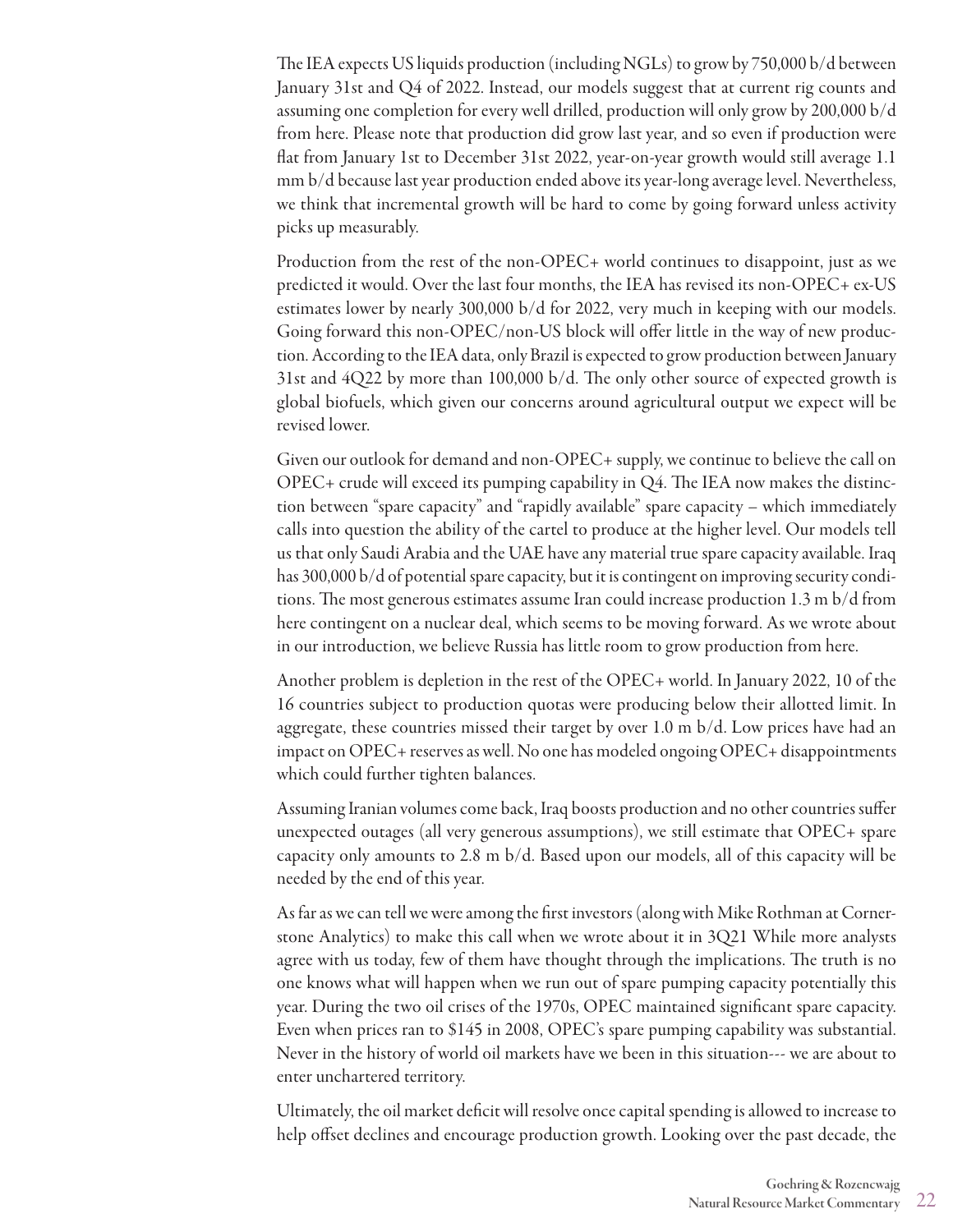|                           | IEA   | Adj   | G&R   |
|---------------------------|-------|-------|-------|
| Demand                    | 101.6 | --    | 101.6 |
| 2H22 Revisions            |       | 0.4   | 0.4   |
| Total                     | 101.6 | 0.4   | 102.0 |
| Production                |       |       |       |
| US                        | 18.4  | (0.5) | 17.9  |
| Non-OPEC+ Ex US           | 30.6  | (0.6) | 30.0  |
| OPEC+ NGLS                | 8.0   | (0.3) | 7.7   |
| Total                     | 57.0  | (1.4) | 55.6  |
| Call on OPEC+ Crude       | 44.6  |       | 46.4  |
| Current OPEC+             | 43.6  |       | 43.6  |
| Spare Capacity            | 6.4   | (3.6) | 2.8   |
| <b>Pumping Capability</b> | 50.0  |       | 46.4  |

Source: IEA, G&R Models.

cumulative E&P capital spending shortfall is likely in the hundreds of billions of dollars. Until this investment can be restored, the market deficit will likely remain acute.

FIGURE 10 OPEC+ Spare Capacity

|            | Jan. 2022 |            | <b>Estimated Total</b><br>Capacity |     | <b>Implied Spare</b><br>Capacity |
|------------|-----------|------------|------------------------------------|-----|----------------------------------|
|            | Actual    | <b>IEA</b> | G&R                                | IEA | G&R                              |
| Algeria    | 1.0       | 1.0        | 1.0                                | $-$ |                                  |
| Angola     | 1.2       | 1.2        | 1.2                                | --  | --                               |
| Congo      | 0.3       | 0.3        | 0.3                                | --  |                                  |
| ЕG         | 0.1       | 0.1        | 0.1                                |     |                                  |
| Gabon      | 0.2       | 0.2        | 0.2                                | $-$ |                                  |
| Iraq       | 4.3       | 4.8        | 4.6                                | 0.6 | 0.3                              |
| Kuwait     | 2.6       | 2.8        | 2.7                                | 0.2 | 0.1                              |
| Nigeria    | 1.4       | 1.5        | 1.4                                | 0.2 | $- -$                            |
| SA         | 10.1      | 12.2       | 10.5                               | 2.1 | 0.4                              |
| UAE        | 2.9       | 4.1        | 3.5                                | 1.2 | 0.6                              |
| Iran       | 2.5       | 3.8        | 3.8                                | 1.3 | 1.3                              |
| Libya      | 1.0       | 1.2        | 1.0                                | 0.2 | $-$                              |
| Venezuela  | 0.7       | 0.8        | 0.7                                | 0.1 | $- -$                            |
| Azerbaijan | 0.6       | 0.6        | 0.6                                | $-$ |                                  |
| Kazakhstan | 1.6       | 1.7        | 1.6                                | 0.1 |                                  |
| Mexico     | 1.6       | 1.7        | 1.6                                | 0.1 |                                  |
| Oman       | 0.8       | 0.9        | 0.8                                | 0.1 | $-$                              |
| Russia     | 10.0      | 10.2       | 10.1                               | 0.2 | 0.1                              |
| Other      | 0.8       | 0.9        | 0.8                                | 0.1 | --                               |
| Total      | 43.6      | 50.0       | 46.4                               | 6.4 | 2.8                              |

Source: IEA, G&R Models.

We have argued for years that negative rhetoric and anemic spending would bring about an energy crisis, and we think that is now upon us.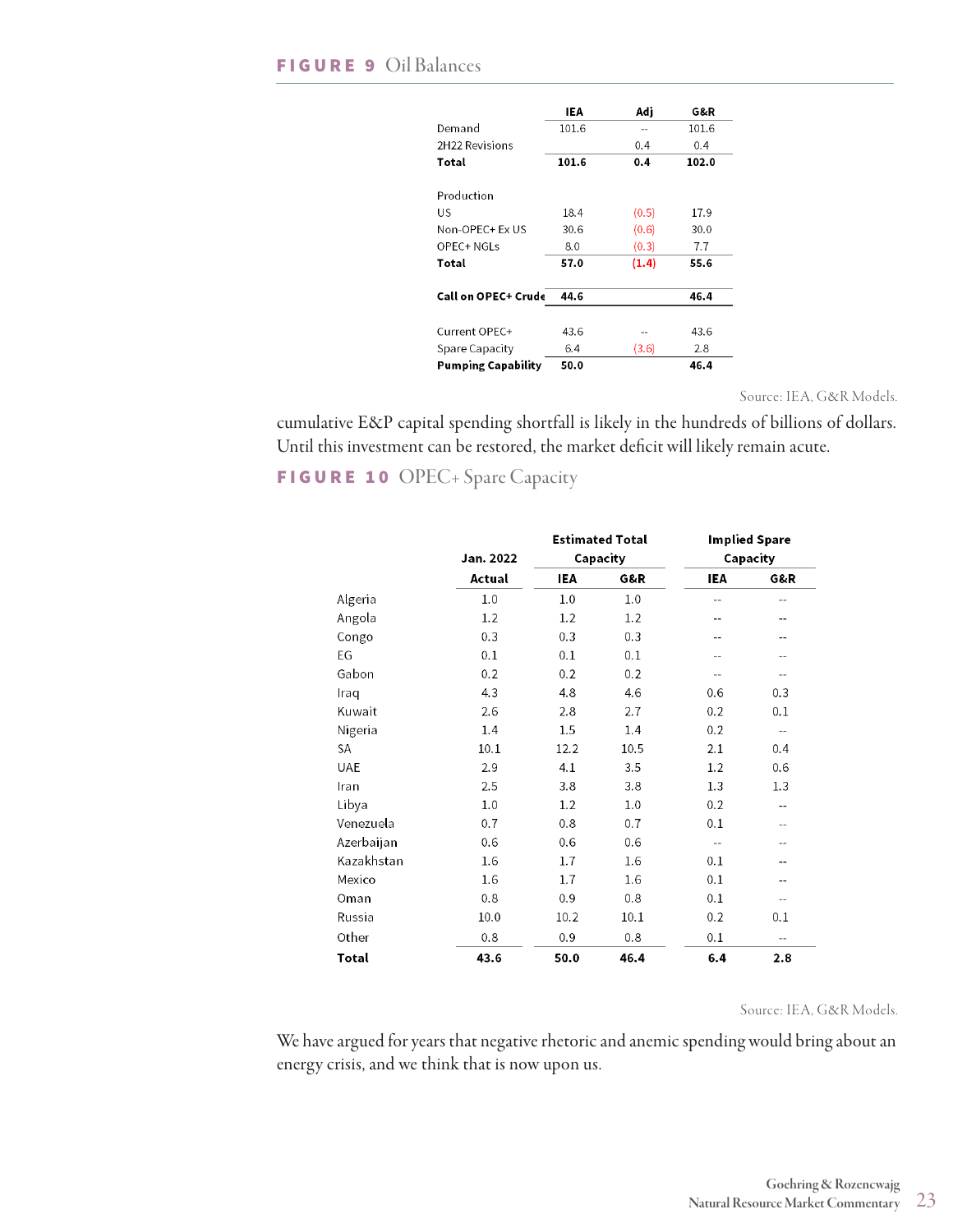## *Europe Realizes Uranium is Green*

A new nuclear renaissance might finally be here. Several important developments have taken place in the uranium industry with very positive implications. On January 11th 2022, the European Union's Sustainable Finance Taxonomy confirmed that both nuclear and natural gas would be included as "green" sources of energy. The Sustainable Finance Taxonomy is a critical component of the European Green Deal adopted in 2020. The "Taxonomy" acts as a classification system determining whether a given technology is environmentally sustainable. Once a technology is included in the Taxonomy, investors who have already committed to climate change mitigation are allowed to invest without running afoul of their investment mandates.

The decision was not without controversy. Several countries, notably Germany, vehemently objected to nuclear energy being included in the plan. Germany has spent the past decade decommissioning most of its nuclear power generation capacity following Fukushima. Instead of nuclear energy, Germany advocated for wind and solar as well as natural gas as a bridge fuel. Despite these objections, the commission decided that nuclear power must be a critical component to a decarbonized future. We have long argued that nuclear must be part of any energy future – green or otherwise. No other energy source offers superior energy return on energy investment (EROEI) than nuclear power. Furthermore, no other energy source can dispatch the carbon free baseload power needed to run the modern world.

We first argued that nuclear was the key to a "green" future in 2018. At that time, we could not get anyone to agree with us. Four years later, a widespread energy crisis has led policy makers to act on our argument. The implications will be tremendous.

Over the last two years, over \$1 trillion has been invested in ESG-friendly products. This capital is now free to invest in uranium. At the same time, there are only two major producing uranium companies (Cameco and Kazatomprom – both of which we own) with a combined market capitalization of \$18 billion. Total global mine supply at today's uranium spot prices of \$40 per pound equates to a mere \$5 bn. The price of uranium and uranium related equities could surge now that previously restricted capital is able to move into the industry.

No sooner than the Taxonomy was announced, France redoubled its commitment to nuclear energy. On February 10th, President Macron declared the country must "pick up the mantle of France's big nuclear adventure again." As part of his plan, Macron announced they would build six new reactors as well as extend the 40-year lifecycle of existing facilities to more than 50 years, impacting the 56 reactors in operation. France currently generates 70% of its electricity from nuclear power – the highest in the world, and it's no coincidence that France's per capita CO2 output is half the level of other industrialized countries such as Germany, Japan, South Korea and Taiwan.

China, India, South Korea, the UAE, and Europe now all view nuclear power as being central in reaching their emission targets going forward. Despite having invented the technology, the United States is the only major region still to embrace the role of nuclear power in the "green" future. Instead, the US continues to shut down nuclear capacity. The second and third units at Indian Point were decommissioned in 2020 and 2021, leaving New York City vulnerable to power disruptions. Diablo Canyon's two 1.1 GW reactors are likely the next to be decommissioned over the next few years, leaving California to increase coal-fired power imports from adjacent states. We hope the United States can bring its stance towards nuclear

**CHINA, INDIA, SOUTH KOREA, THE UAE, AND EUROPE NOW ALL VIEW NUCLEAR POWER AS BEING CENTRAL IN REACHING THEIR EMISSION TARGETS GOING FORWARD. DESPITE HAVING INVENTED THE TECHNOLOGY, THE UNITED STATES IS THE ONLY MAJOR REGION STILL TO EMBRACE THE ROLE OF NUCLEAR POWER IN THE "GREEN" FUTURE.**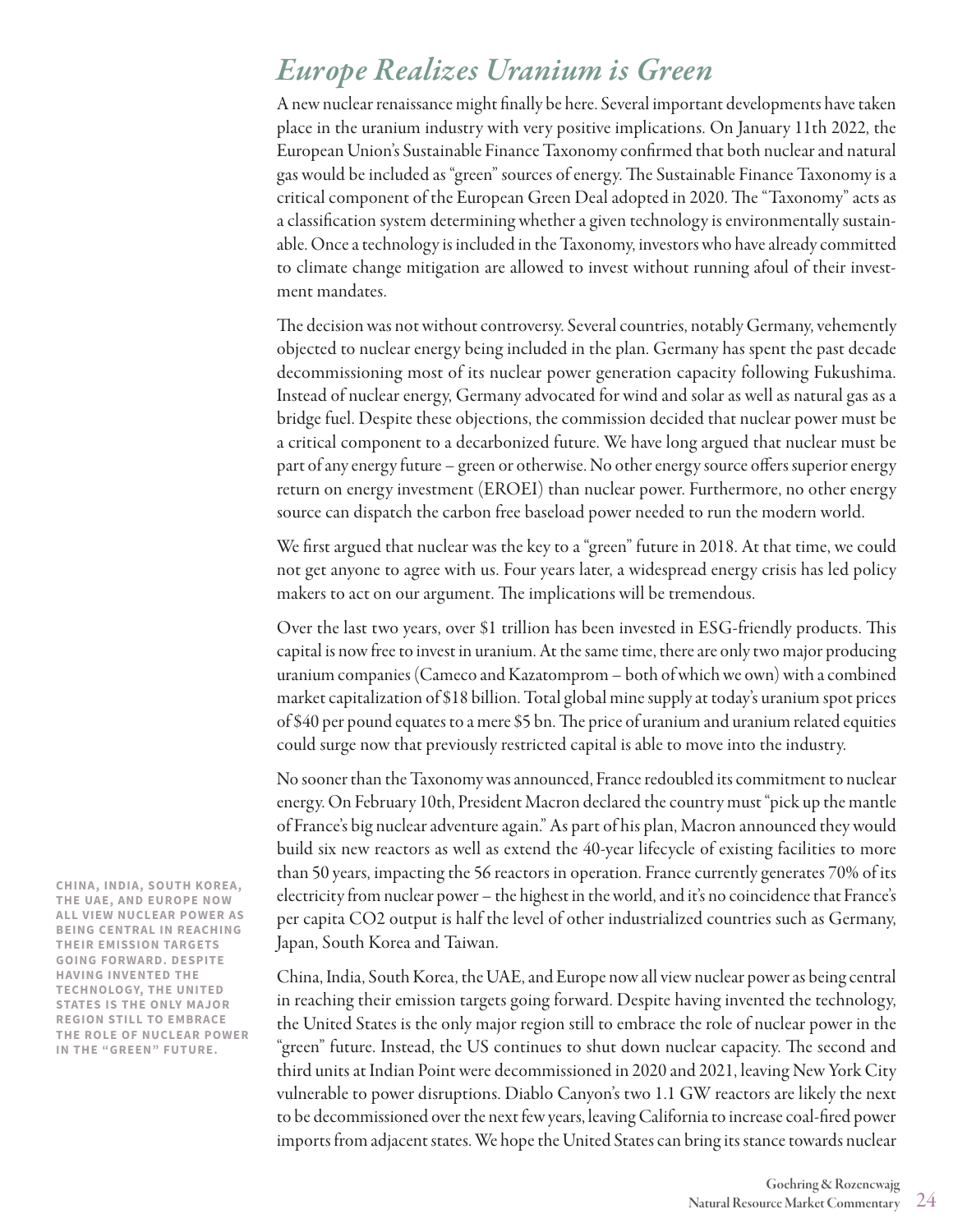in line with other countries before many of its best power assets are irreversibly decommissioned.

Turmoil in Kazakhstan threatened the world's largest source of uranium mine supply (Kazatomprom at 40% of global supply) in early 2022. Rising natural gas prices led to riots on January 1st once the government removed consumer price caps. Protesters clashed violently with police and military in the days that followed until a coalition of foreign troops led by Russia entered the country and stopped the protests. The country seems to have stabilized for now with little disruption to uranium production, but this is a situation that must be monitored very closely.

Cameco announced it would move to restart production at its shuttered McArthur River mine in Saskatchewan. The mine, which once produced 15 mm pounds of uranium, was put on care-and-maintenance in 2018 and has remained shut ever since. Many uranium bears viewed the potential restart of McArthur River as an overhang on the uranium market. The worry was that if McArthur River were restarted, uranium could potentially flood the spot market depressing prices. Instead, Cameco announced that it would restart the mine in 2024 to satisfy the newly executed contracts, leaving the spot market unaffected. Investors responded very favorably to the news.

The inclusion of nuclear power in the European taxonomy paves the way for a new generation of European generating capacity. China and India both continue to move forward rapidly with their development plans. US fuel buyers remain extremely uncovered, particularly in 2023 and 2024, and will likely have to return to the term contract market imminently. The McArthur mine restart, announced on the back of new contracted volumes suggests this might already be happening.

Not only is nuclear power the solution to climate change, its exceptional EROEI would help unleash a huge amount of surplus energy and increased prosperity. For investors, the small size of the industry suggests that an influx of capital could have a huge impact on asset values going forward.

## *Ongoing Shortages for Global Natural Gas*

Without US liquefied natural gas (LNG), Europe may well have frozen literally to death this winter. We believe what is happening with global natural gas is a harbinger of things to come for the rest of the energy complex as well.

North American readers could be forgiven for not appreciating how fast international gas markets have turned from surplus to deficit. In May 2020, European 1-month ahead natural gas prices (as measured by the TTF index) reached \$1.24 per mcf – an all-time low. By December 2021, prices had spiked to \$59.97 per mcf (equivalent to \$360 per barrel oil). Prices have pulled back but remain at \$25 per mcf (equivalent to \$150 per barrel oil) – higher than any other time in the past 20 years. LNG prices into Asia, as measured by the JKM Japan-South Korea Swap Index, bottomed at \$2.00 per mcf in 2020, rallied to \$49.00 in 2021 and have now settled back to \$25 per mcf.

Factories have been forced to shut across the UK, Europe, and Asia after not being able to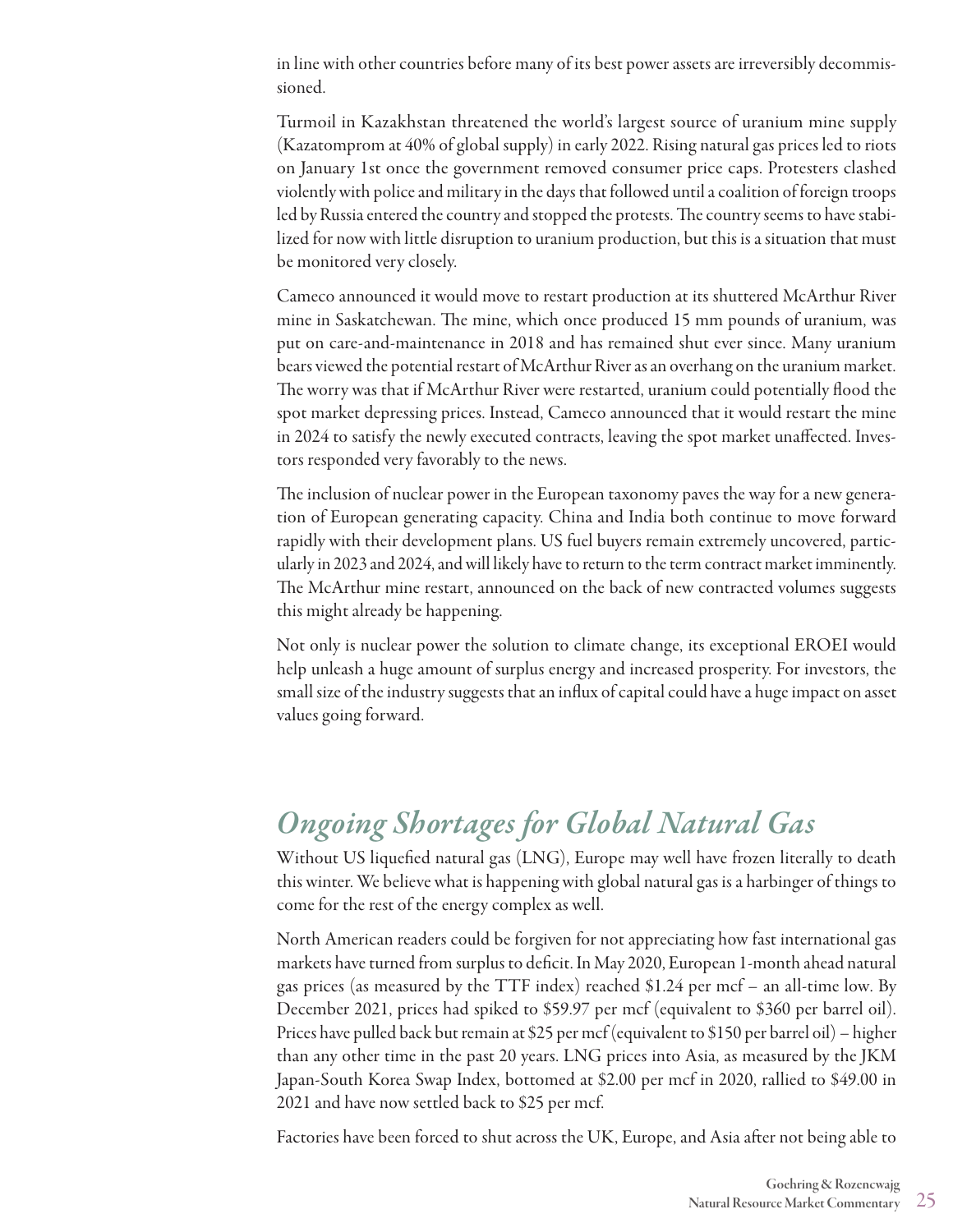secure natural gas. Nitrogen based fertilizers rely on natural gas as a key feedstock, and as a result CF closed several facilities in the UK. The agricultural section discusses how the natural gas crisis will impact our food supply.

As the Northern Hemisphere winter draws to a close, there is relief in sight as heating demand wanes. However, there are lingering consequences that will persist. For example, despite using record-high prices to attract imports, Europe was unable to stop inventories from drawing relative to seasonal averages. Based upon the most recent data, European natural gas storage stands at 1.3 tcf – the lowest absolute level for this time of year since 2011. European storage typically ends the winter heating season at 36% capacity by the end of March. Currently, storage is only 35% full, with seven weeks of withdrawal still to come. On average, storage draws by another 14 percentage points between now and the end of the withdrawal period. If withdrawals average even half the normal rate, European storage will end the season way below the 30% capacity – the same level that produced last year's crisis. Unless natural gas injections are dramatically accelerated throughout the spring and summer, Europe risks heading into next winter with dangerously low inventories once again. How will they source the gas?

Europe's natural gas shortage has impacted geopolitics as well. Russian exports to Europe have fallen by half compared with seasonal averages. Currently, Russia sends gas to Europe via Ukraine and Poland. Nord Stream 2 would circumnavigate these countries and deliver gas directly into Germany, allowing Russia to threaten Ukrainian energy security without simultaneously threatening all of Europe. The United States has warned Russia against using Nord Stream 2 as a political bargaining chip and has proposed sanctions on gas flowing through Nord Stream 2. With the pipeline now complete, the next step is for German regulatory authorities to approve the project which is unlikely until at least the second half of the year. In the meantime, Europe must import all its Russian gas via Ukraine with substantial risk for disruption.

These dynamics left European LNG buyers scrambling to bid away global cargos. Much of this demand has been met by US exports which has been dubbed "freedom gas." Middle Eastern cargos meant for Japan were recently diverted to Europe as well which further tightens the Asian market. The current European tightness may be blamed on unreliable renewables, cold weather, or Russian posturing, but ultimately the underlying cause has been strong Asian demand. European utility buyers felt they could source LNG cargos only to realize that incredibly strong Asian demand had drawn away any available excess supply. This trend will only accelerate from here. As countries get richer, they demand not only more energy but also cleaner energy. Natural gas is a much cleaner-burning fuel than coal and many emerging market economies have steadily sought to shift from the former to the latter. This shift will only accelerate going forward. For a more detailed discuss on the reasons behind the strength in LNG demand, please read the essay: "LNG Demand Set to Surge" in our 4Q20 letter.

Natural gas in the US is expensive by recent standards, but cheap compared with the rest of the world. After bottoming in June 2020 at \$1.48 per mcf, Henry Hub spiked to \$6.31 by January 27th before settling back to \$4.00. While these were some of the highest prices in the past decade, they remain 85% below global LNG. The difference is because the United States is bottlenecked in terms of its export capability. Last year, the US exported 10 bcf/d of LNG, effectively utilizing all available liquefaction capability. Once LNG exports are

**THESE DYNAMICS LEFT EUROPEAN LNG BUYERS SCRAMBLING TO BID AWAY GLOBAL CARGOS. MUCH OF THIS DEMAND HAS BEEN MET BY US EXPORTS WHICH HAS BEEN DUBBED "FREEDOM GAS." MIDDLE EASTERN CARGOS MEANT FOR JAPAN WERE RECENTLY DIVERTED TO EUROPE AS WELL WHICH FURTHER TIGHTENS THE ASIAN MARKET. THE CURRENT EUROPEAN TIGHTNESS MAY BE BLAMED ON UNRELIABLE RENEWABLES, COLD WEATHER, OR RUSSIAN POSTURING, BUT ULTIMATELY THE UNDERLYING CAUSE HAS BEEN STRONG ASIAN DEMAND.**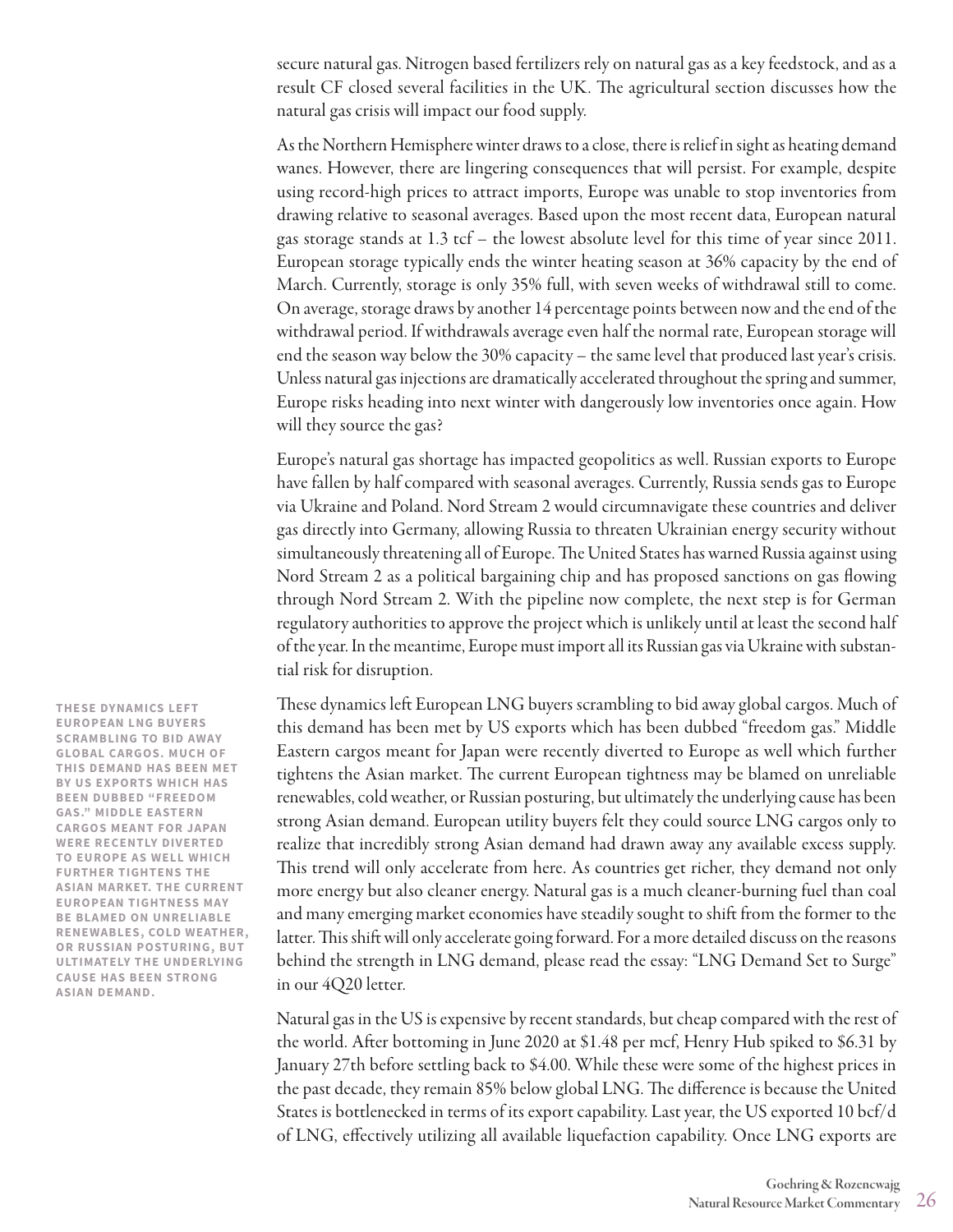maxed out, North America reverts to an isolated market and gas prices decouple from the rest of the world. Any industry that can take advantage of the arbitrage between US and world prices is currently doing so such as LNG, petrochemicals, and nitrogen-based fertilizer production.

Expansions at Cheniere's Sabine Pass and the start of a new US LNG export terminal, Calcasieu Pass, will push LNG export from 10 bcf/d to nearly 12 bcf/d in 2022 leaving the US as the largest LNG supplier in the world, ahead of Australia and Qatar. This is an incredible milestone, considering that, as recently as the mid-2000s, consensus opinion held that the US would require massive LNG import terminals to meet domestic demand.

All this demand is having an impact on US inventories which now stand 250 bcf below seasonal averages. Although not as dire as Europe, the US remains vulnerable to any bout of cold winter between now and the end of the winter heating season in late March. One interesting observation is that over the past decade, North American autumns have become milder while springs have become colder. If this pattern occurs this year, prices could spike.

On the supply side, the US shales are once again growing. Between January 1st and December 31st, the shales grew by 2.4 bcf/d after having declined by 1 bcf/d over the same period in 2020. While this is certainly an abrupt change, it's a far cry from the 2017 to 2019 period when US gas supply regularly grew by 10 bcf/d or more each year. Last year's growth came mostly from Haynesville shale in east Texas and Louisiana which saw dry production grow from 12.5 bcf/d in December 2020 to 14 bcf/d twelve months later. Our models tell us this growth may be harder to achieve this year. Much of last year's acceleration was caused by drilled but uncompleted wells. Between December 2020 and 2021, operators increased their drilling activity by 28% from 39 to 50 wells per month. Over the same period they increased their completion activity by 150% from 23 wells to 58 wells per month. Since 2014, the industry on average has completed 93% of the wells it has drilled and if that ratio holds again in 2022, production growth will likely slow from 1.5 bcf/d from January 1st to December 31st to only 500,000 mmcf/d.

The other main source of growth was the Permian Basin. As we discussed in our oil section, DUC liquidation had a huge impact in 2021. Whereas the industry normally completes 93% of the wells it drills, 2021 saw this jump to 150% -- clearly unsustainable. Were the Permian operators to revert to its long-term average, dry gas production would likely stop growing entirely. Also, keep in mind LNG export capacity will increase by 2 bcf/d this year and all that supply will likely be needed to meet international demand. Therefore, if the US shales do grow, albeit at a slower rate, domestic inventories will likely fall from here. If we experience a colder than normal later winter and spring in the US, we could see significant upside price pressure.

We are currently undertaking a major overhaul of our neural network models and hope to have new insights regarding US shale production in our next letter.

International natural gas markets will likely be driven by weather as we enter into the shoulder season and we would not be surprised if prices moderated from here. However, mild temperatures do not change the underlying tightness in global gas markets. Demand from emerging markets remains extremely strong (something we have predicted for nearly a decade) while capital investment in new global gas projects remain de minimis.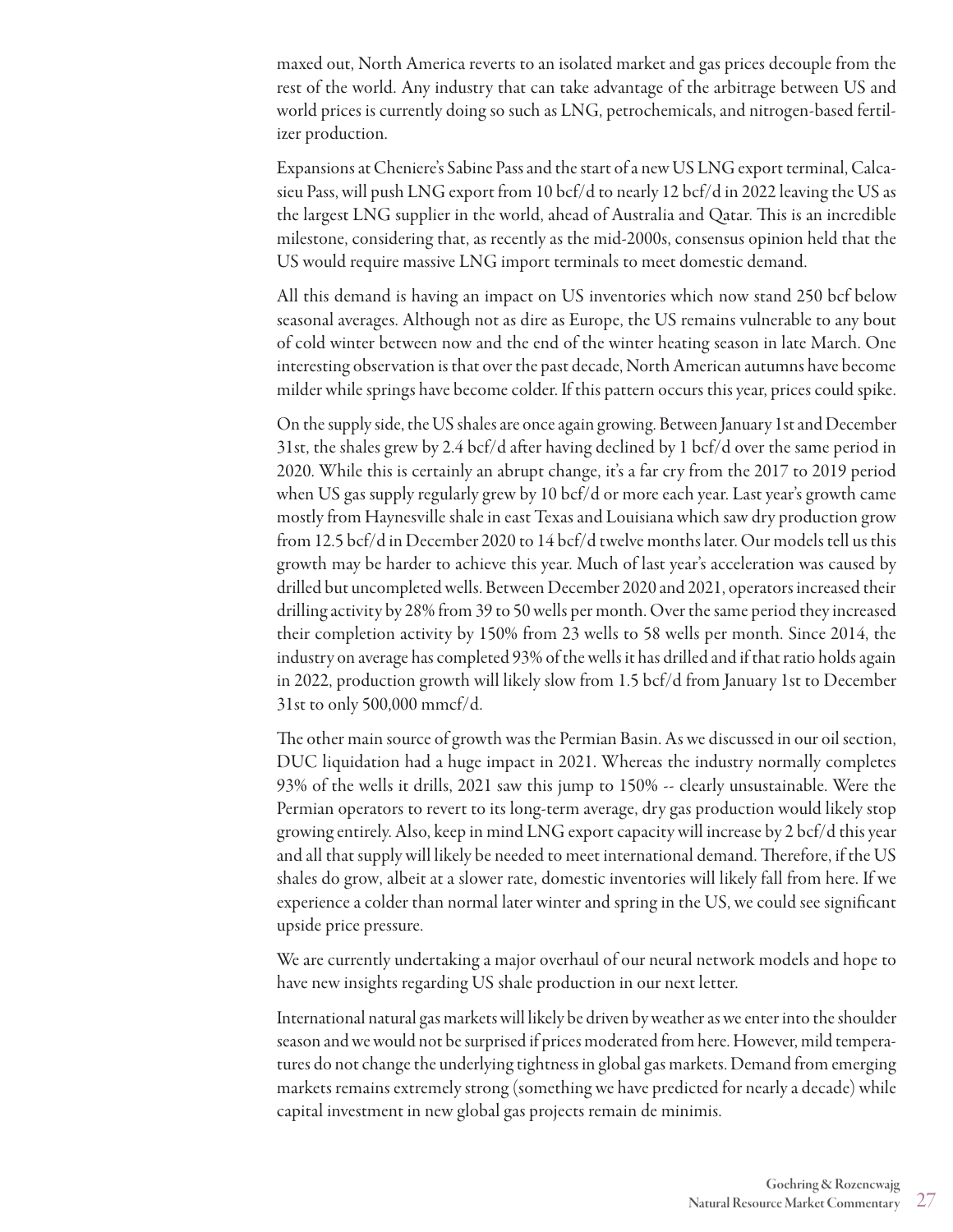Europe may not freeze this winter, but the challenges to the global gas markets are not over yet.

## *From Poor to Rich – A Study of Global Grain Demand*

"The Fertilizer Crisis Is Getting Real for Europe Food Prices. Bloomberg, January 21, 2022.

"Fertilizer Frenzy: North American Prices Surged as Energy Cost Spiraled, Leading to Shortages." Bloomberg, December 9, 2021.

"It's no secret farmers are faced with a fertilizer crisis." Agri-Pulse, January 21, 2020.

"Animal Manure Demand Skyrockets" Bloomberg, December 9, 2021.

In past letters we discussed how the global energy crisis, now impacting global natural gas prices, has already severely impacted both the supply and price of global fertilizers. The production of fertilizer is incredibly energy intensive—especially nitrogen--and several companies and countries have cut back production and introduced export restrictions, namely China and Russia.

Prices have surged over the last years, and stories proliferate on the difficulty farmers face today in securing fertilizer supply for the upcoming 2022 planting season. As discussed in our last letter, phosphate and potash field applications can be reduced for a number of years before crop yields are impacted—both minerals can remain stored in the soil for years. However, nitrogen is completely different. Nitrogen evaporates out of the soil and has to be re-applied every year, and sometime twice a year -- a practice known as side-dressing. Any reduction in the annual reduction of nitrogen application will have an immediate impact on crop yields. We've also heard that farmers are considering reducing their US corn acres planted this spring because of nitrogen's high price and lack of availability. 2021-2022 corn ending stocks have risen to normal levels as yields surprised to the upside compared to our neural network prediction. However, given the pressure now being put on potential corn supply, first from fertilizer related yield reductions and now from fertilizer related reductions in corn acreage plantings, there is a significant chance that 2022 corn production will fall significantly short of last year's levels. We will be carefully following how these trends unfold as the 2022 planting season progresses.

We continue to believe that a global agriculture crisis is about to engulf us. Strong grain demand, combined with changing weather patterns, will force grain prices significantly higher as we progress through this decade—a process that has already begun.

Between 1980 and 2000 global grain demand consumption grew by 1.3% per year. Since 2000, grain consumption has ratcheted up by almost 75%--to 2.3% per year. The shifting up of trend-line growth was driven by explosion in the people living in emerging market economies experiencing significant economic growth. As an emerging country's economy grows, and its per capita wealth increases, grain demand increases as consumers begin to change their dietary preferences. Meat consumption, considered a luxury when a person is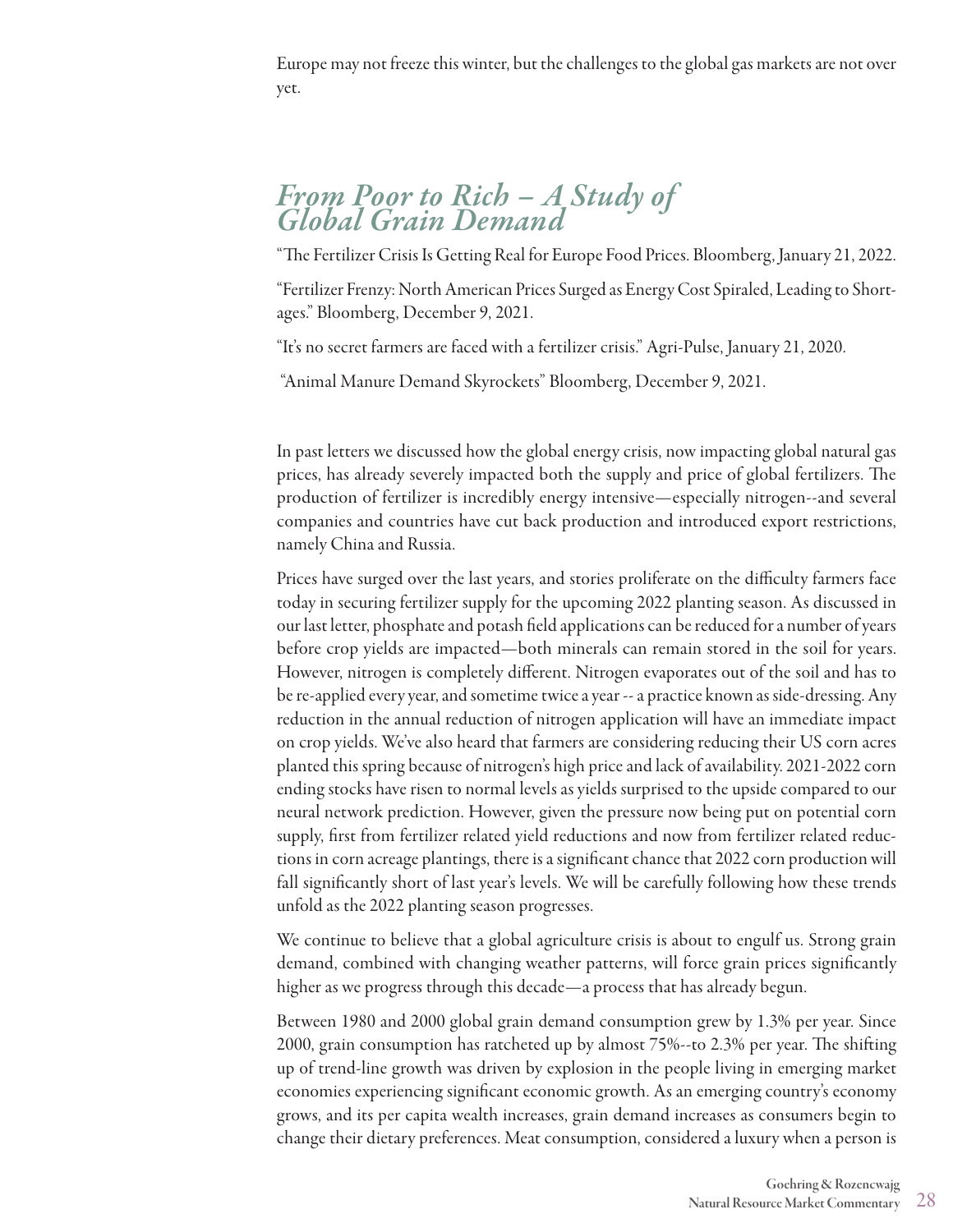poor, replaces rice and other grains when incomes rise. Our models suggest that people go through a massive increase in grain demand as they go from \$1,000 to \$15,000 in real per capita GDP. After that point, grain demand levels off. For most of the past 150 years, there were approximately 700 mm people in that wealth range at any one time. Today, because of the tremendous growth in the emerging markets over the last 20 years, we calculate this figure stands at almost 4 billion people today.

To demonstrate this relationship in emerging markets between income and changes in the levels of animal protein consumption, we created a composite index of that tracks this change as experienced by the only five emerging market economies in the last 60 years that have successfully transitioned from being poor (\$500 per capital GDP) to being rich (as defined as \$20,000): Japan, South Korea, Taiwan, Spain, Portugal. (Singapore is also a member of this group, but we are unable to get pre-1980 data histories of animal protein consumption.) At the \$500 per capita level, the average meat consumption in these five countries was only 15 kilograms per person. At the \$10,000 per capita level, their per capita meat consumption had soared by almost 4 fold –to almost 60 kilograms per person. By the time these countries had hit the wealthy category of \$20,000 per capita, their per capita meat consumption had increased again by over 20% -- reaching a level of 73 kilograms per person.



#### **FIGURE 11** Poor to Rich -- A Study of Grain Demand

Source: Helgi Library, World Bank.

Using our "From Poor to Rich" index, we can roughly calculate where animal protein consumption is headed in any emerging market economy. China, for example, has stressed repeatedly that it wishes to avoid getting caught in the "middle Income trap." Their goal is to become a rich country, meaning they wish to achieve a \$20,000 level of per capital GDP. If the intensity of historical meat consumption follows our composite index, and if China is successful in its quest to become "rich," then China's meat consumption should eventually reach 73 kg per person, up from 48 kg today. Assuming that it takes 3 kg of grain to produce 1 kg of meat protein, we calculate that China will need to consume an extra 100 tonnes of grain annually in order to produce this extra 25 kg of meat per person. Putting these amounts in context: this 100 mm tonnes represents 35% of the size of the United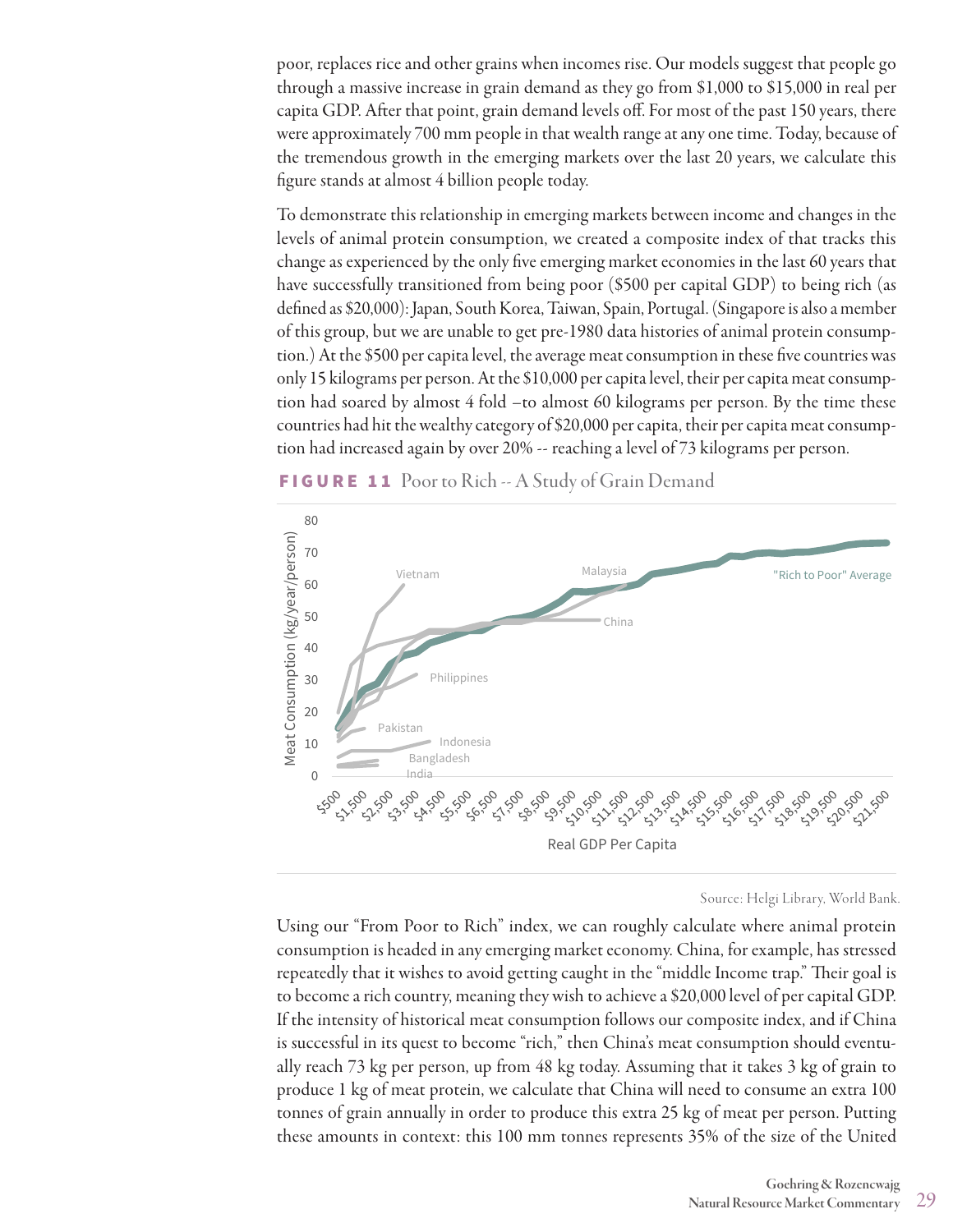States corn crop and almost 15 % the size of China's total estimated 2021 grain production-- 680 tonnes. If China's per-capita real GDP reaches \$20,000 in 15 years (approximately 5% annual growth), we calculate that China's increase in grain consumption alone will add an additional 0.4% to the global consumption growth rate. In previous letters, we have talked about continued strength in Chinese grain demand, much of it supported through grain imports and how this strong demand will continue as we progress though this decade. You can easily see from this chart the reasons behind the strength in past demand, and why this strong demand will continue for years to come.

But carefully note that China is only one of eight Asian emerging market countries experiencing rapid increases in their animal protein consumption. The other seven countries on this chart represent 2.4 bn people, or 30% of world population. They are all roughly following this same grain consumption trajectory. Some countries have overshot their predicted grain consumption (for example, Vietnam) and some are undershooting, such as Indonesia, India, Pakistan, and Bangladesh but, it seems highly likely we should expect significant increases in grain consumption in all these countries in the next 10 years as their per capita wealth increases.

India is of particular interest. 80% of Indians are estimated today to be protein deficient and, contrary to general opinion, there is no direct restriction in Hindu scripture that prevents the eating of animal protein, other than discouragements to consume cow meat. Could India experience a huge catch-up in animal protein consumption as its per capita wealth rises rapidly this decade? India's animal protein consumption is something we are watching closely, especially given India's massive 1.3 bn population and its rapid economic growth.

Also please note there is nothing to hinder (for example restrictions on pork consumption) large potential increases in animal protein consumption coming from the three big Muslim countries listed on the chart: Pakistan, Bangladesh, and Indonesia . Animal protein consumption levels for all are extremely depressed relative to their income levels, and we believe they could play huge catch-up this decade as incomes rise. Supporting this viewpoint, you can see that Malaysia, a predominantly Muslim country, has followed almost exactly the animal protein consumption trajectory predicted by our composite index with a per capita GDP of \$11,000 and consumption of 58 kg of animal protein. If Malaysia's animal consumption history is any guide, the odds are pretty high that we should see large increases of animal protein consumption levels coming from all these three countries as their economies rapidly grow. Given their combined population of 500 mm, it's something we will be watching closely.

## *Copper Inventories Draw*

Favorable fundamental trends continued into the end of 2021. After surging almost 15% in 2000, China's copper demand has fallen about 7% for the nine months of 2021, according to World Bureau of Metal Statistics (WBMS), however, most of this decline has been offset by growth in global copper demand outside of China. On the supply side, global copper supply has rebounded somewhat from 2020 COVID impacted declines, but copper mine supply continues to stagnate. Copper mine production today is only up slightly from where it was in 2016. Over the last six years, copper mine supply has shown minimal growth. Resilient demand and sluggish supply growth is now being reflected in global copper invento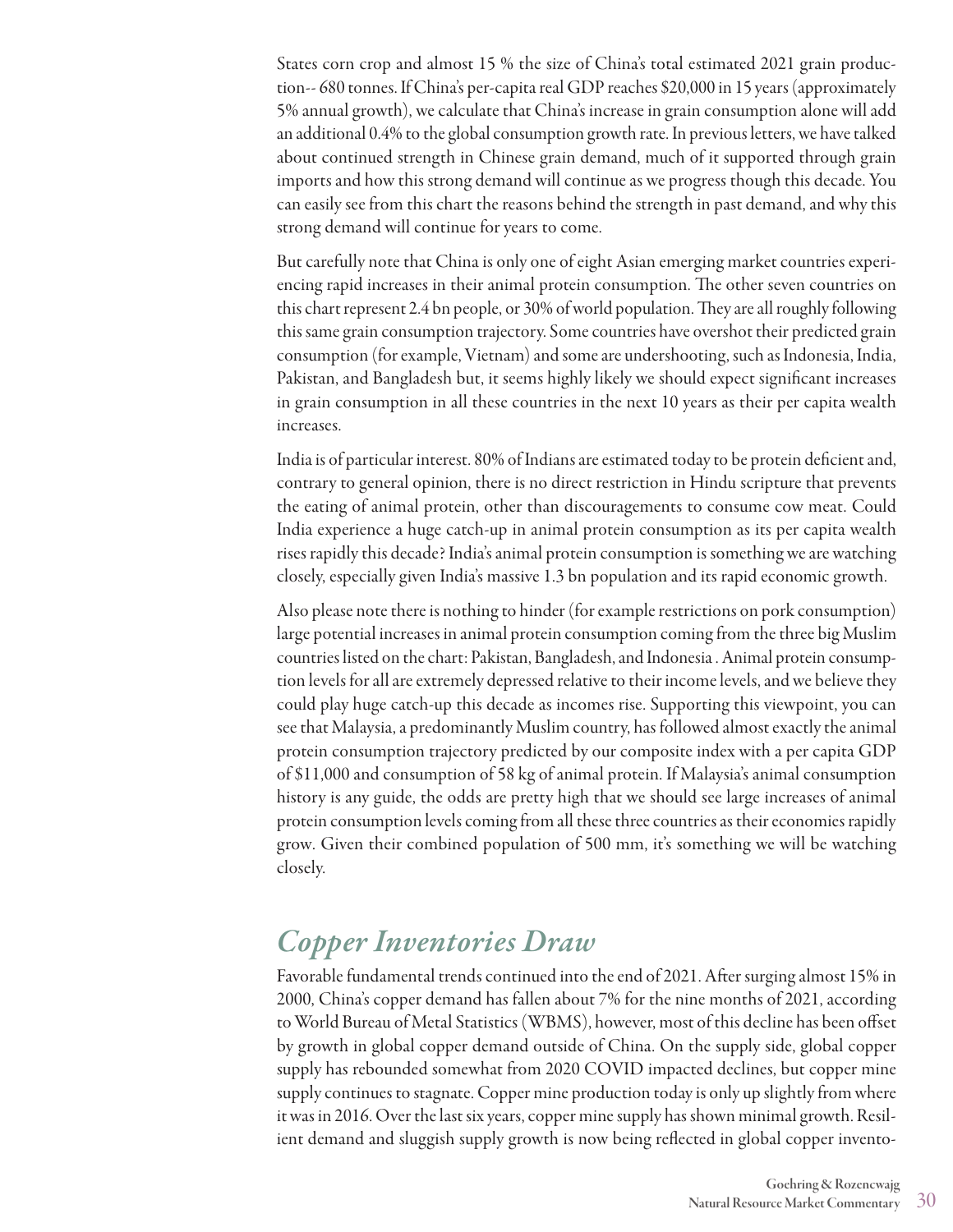ries. Combined warehouse inventories of the Shanghai, London Metals exchange, and the COMEX peaked back in the summer of 2018 at almost 900,000 tonnes and declined steadily since. Today they stand at only 190,000 tonnes, a fall of almost 80%.

Back in the summer of 2005 combined copper inventories of all three exchanges covered daily global consumption by only 2 days-a dangerously tight situation, and it's was no coincidence that copper prices surged 2.5 times in the next six months. Today, copper inventories cover daily consumption by only 3 days, and we are again approaching the dangerously low levels seen back in 2005.

Confirming the tightness in today's copper market are the future market's backwardation, defined as when commodity markets are tight and inventories are low, future prices will trade at big discounts to spot prices. Conversely, when inventories are sufficient, future commodity prices will trade higher than the spot prices-- a condition known as "contango." In today's COMEX copper future market, the July 2024 contract trades at \$4.26 per lb. versus today's copper spot price of \$4.40—a discount of 14 cents to the spot market—which amply displays the tightness that crept into today's physical copper market.

Copper prices have traded in a tight band over the last 12 months oscillating between \$4.00 and \$4.80 per pound. We believe we are setting up for the next big price spike. Investors should maintain significant exposure to copper related equities.

## *How Long Will the Gold Correction Last?*

Our readers know that we significantly reduced our gold exposure after silver staged a furious five-month catch up rally that started in April 2020. Historically, when silver prices lag gold prices for an extended period of time and then stage a huge catch-up rally, this has always produced either a significant period of precious metals price correction or an outright bear market. For those interested in our thoughts, please refer back to the essay "Will Gold Take a Breather?" that appeared in our 3Q 2020 letter. Since we wrote that, the gold price has been behaving much along the lines we predicted.

We are also huge believers that this gold bull market which started back at the end of 2015 when gold bottomed at \$1,050 per ounce, is far from over. We have great confidence that gold will greatly surpass \$10,000 before this decade is over---a price target that we have discussed often.

So the question facing investors who today are now sitting on the sidelines is how long will the corrective phase last and when should I significantly increase my investment exposure to precious metals and related equites? It's an important question. Not only have precious metals investments sported lackluster returns over the last 18 months, but for natural resource investors, the opportunity cost of being exposed to precious metals has been extremely large- -other areas in the commodity sphere have produced outsized returns over that time period. Even in the short term that opportunity cost has been high. For example, just since the beginning of 2022, the GDX, the popular gold stock ETF, is approximately flat whereas the XOP ETF (which mirrors the return of the S&P index of exploration and production stocks) has surged almost 20%. At some point, the precious metals sector is going to become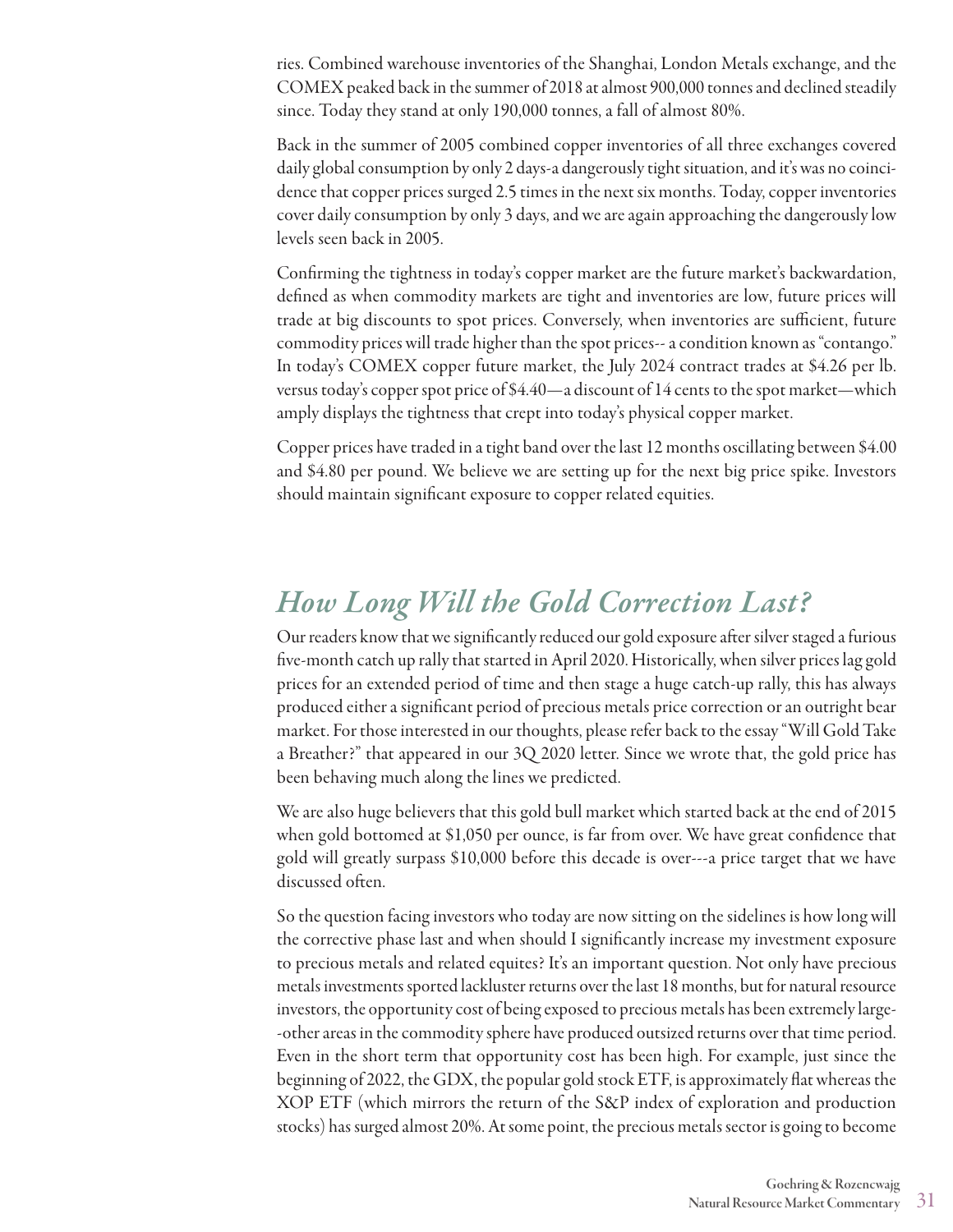undervalued relative to other commodities, (as well as to inflation) and the switch into precious metals investment will be handsomely rewarded. But the question still remains when should investors make the switch out things like oil, gas, copper, and agriculture into precious metals?

If history is any guide, we still have further to go in the corrective phase, but extremely strong positive trends are beginning to emerge and we recommend that investors continue to slowly accumulate physical gold and silver, as well a precious metals related equities which today trade at extremely cheap levels. We can't pinpoint when gold's next bull market leg will start, but we do want to have exposure when it does. We still believe that this gold bull market will be driven by western investors who will hold the various physical gold and silver ETFs as an easy, low-cost way to gain exposure.

The influence of the western investor on the gold price can be easily seen. Between the August 2018 (the beginning of the latest big move in gold) and August of 2020 (when the gold price topped-out) , the gold holdings of the 16 physical gold holding ETF's we followed showed at 70% gain , in contrast the gold price advance 75%. Since August of 2020, the gold holdings of these ETF have fallen by almost 12%, almost exactly in the line with the 13% fall in the gold prices.

As clearly show on the chart below, the shedding of physical has slowed significantly and may have now stopped. You can also see that the downtrend in gold shedding the by 16 physical gold ETF's we follow has been broken by the recent surge in new purchases. The gold holdings of these ETF's bottom at a little of 2,900 tonnes in the last week in December of last year, and since then gold holdings have surged 60 tonnes in the last four weeks. The breaking of the downtrend in gold shedding, which has been in place since November 2020, lend significant credence that a new gold accumulation phase among western investments has begun.



#### FIGURE 12 Total Known ETF Gold Holdings

Source: Bloomberg.

Central banks have also started buying gold once again. You will likely recall that central banks spent most of the 1990s and 2000s selling most of their gold right at the bottom. In 2008, France, Sweden, and Switzerland bought gold and since then central banks have been net buyers every year. Central banks are an important player both because of their size and because they are price inelastic. In 2018 and 2019 central banks were huge gold buyers adding over 600 tonnes in each year. Things changed in 2020, when Russia stopped buying and